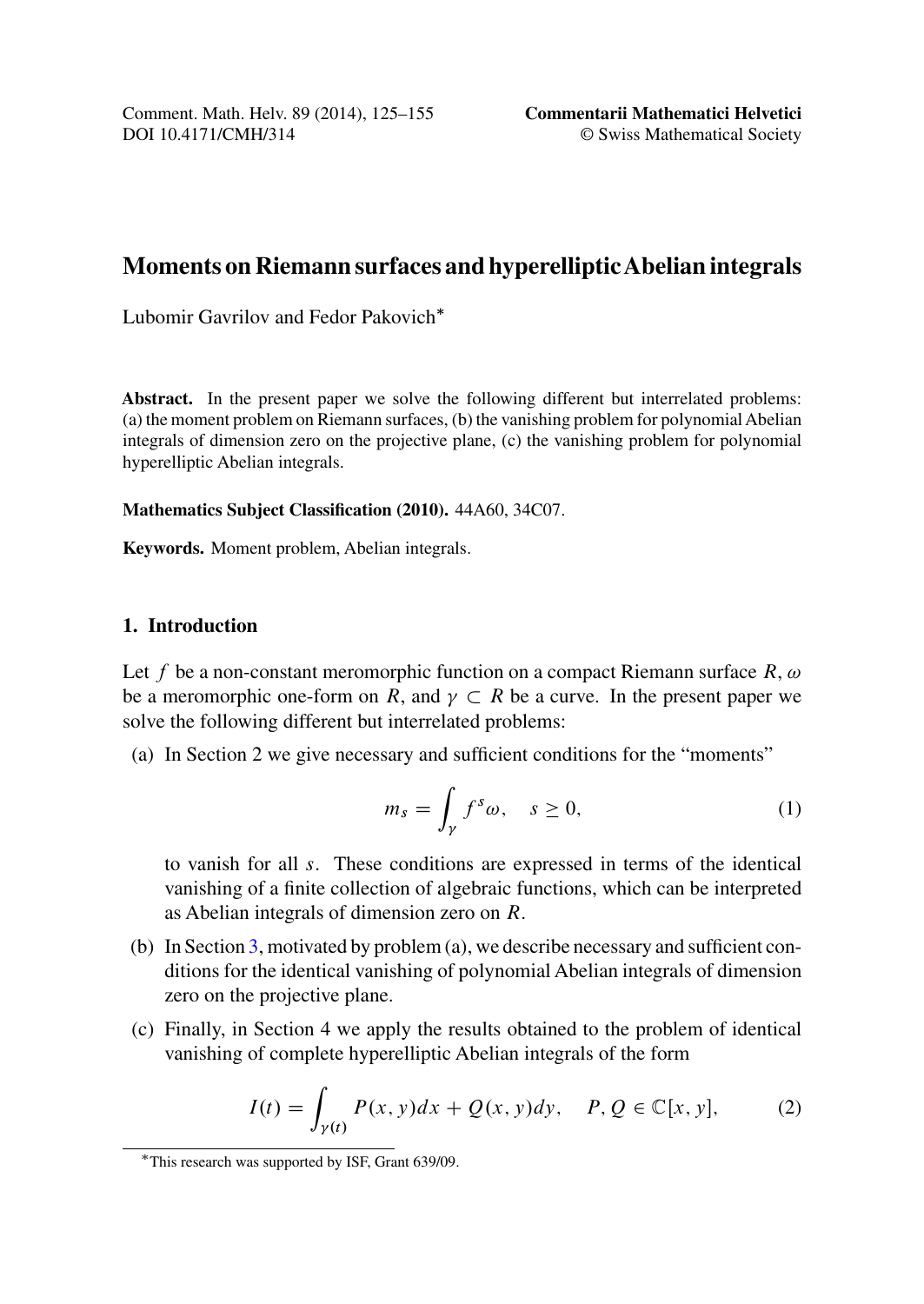where  $\gamma(t) \in H_1(\Gamma_t, \mathbb{Z})$  is a continuous family of 1-cycles and

$$
\Gamma_t = \{ (x, y) \in \mathbb{C}^2 : y^2 - f(x) = t \}, \quad f \in \mathbb{C}[x] \tag{3}
$$

is a family of hyperelliptic curves.

I[n th](#page-29-0)e particular case where f is a polynomial,  $\omega = gdz$  is polynomial one form, and  $\gamma \subset \mathbb{CP}^1$  is a non-closed curve, the moment vanishing problem (a), called in this case the polynomial moment p[robl](#page-30-0)e[m, h](#page-30-0)as been studied by several authors in a series of papers initiated by [2]. The main motivation for a study of the polynomial moment problem is its relation with the center problem for th[e Ab](#page-30-0)el [dif](#page-30-0)ferential equation

$$
\frac{dy}{dz} = p(z)y^2 + q(z)y^3, \quad p, q \in \mathbb{C}[z],
$$

which in its turn is closely related to the classical center-focus problem of Poincaré (see [3] and an extensive list of references therein). A solution of problem (a) in the general case presented here is given in terms of zero-[dim](#page-29-0)ensionalAbelian integrals and is inspired by the approach of  $[12]$ ,  $[13]$ . Notice that the initial polynomial moment problem admits also a more explicit solution involving compositional properties of f, g in the composition algebr[a o](#page-29-0)f [po](#page-29-0)lynomials (see [15], [14]).

Polynomial zero-dimensional Abelian integrals on  $\mathbb{CP}^1$ , that is, algebraic functions of the form

$$
I(z) = n_1 g(f_1^{-1}(z)) + n_2 g(f_1^{-1}(z)) + \dots + n_d g(f_d^{-1}(z)), \quad n_i \in \mathbb{Z},
$$

where f and g are polynomials and  $f_i^{-1}(z)$  are branches of the algebraic function inverse to  $f$ , were introduced recently in the paper  $[7]$  in an attempt to verify certain conjectures concerning the 16th Hilbert problem in dim[ens](#page-30-0)ion zero. In particular, the problem of identical vanishing of such [ze](#page-29-0)ro-dimensional integrals for simple cycles has been studied and solved in [7], [4]. Notice however that in this case the problem reduces to the finding of conditions implying that for a pair of polynomials  $f$ , g the equality  $g(f_i^{-1}(z)) \equiv g(f_i^{-1}(z)), i \neq j$ , holds, a[nd](#page-0-0) in such a form the problem<br>was studied and solved earlier (see e.g. [17], [10]). In the general case a solution was studied and solved earlier (see e.g. [17], [10]). In the general case a solution of the problem (b) in an implicit form essentially was already done in  $[15]$  as an ingredient of the solution of the polynomial moment problem. However, having in mind possible applications, we present here a detailed and full exposition which is self-contained up to a single purely algebraic result of [15]. Notice that the problem (b) also was studied in the recent paper [1] where however only a partial solution has been achieved.

The last problem (c) solved in this paper concerns the identical vanishing of complete hyperelliptic Abelian integrals of the form  $(2)$ . Although this problem is of independent interest, we are once again motivated by applications to the 16th Hilbert problem. Namely, it is well known that if a limit cycle of the perturbed plane foliation

$$
d(y2 - f(x)) + \varepsilon(P(x, y)dx + Q(x, y)dy) = 0, \quad \varepsilon \sim 0,
$$
 (4)

<span id="page-1-0"></span>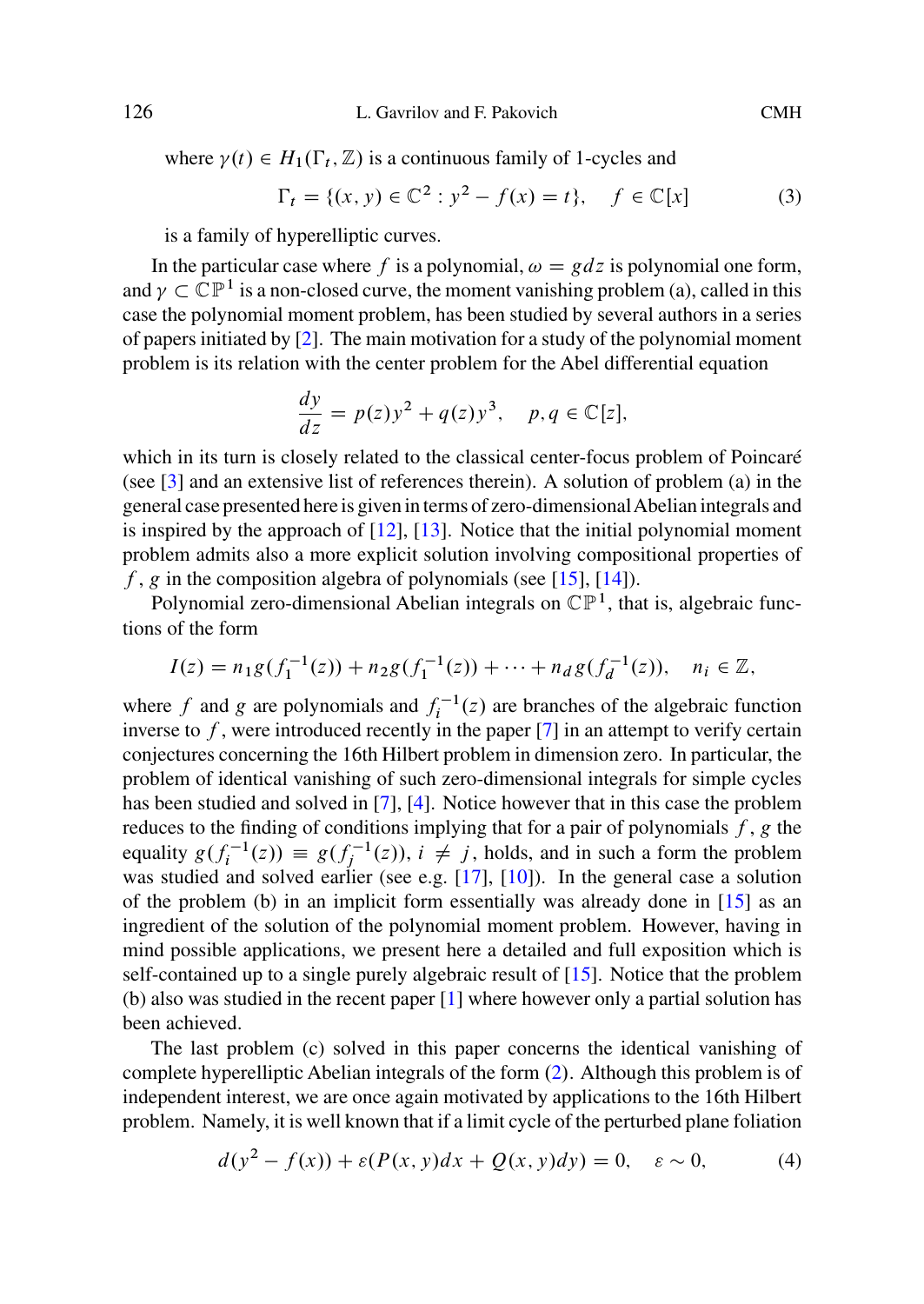<span id="page-2-0"></span>bifurcates fr[o](#page-1-0)m the periodic orbit  $\gamma(t_0) \subset \Gamma_{t_0}$  of the non-perturbed foliation, then<br>the Abelian integral  $I(t)$  defined by (2) vanishes at to This is a corollary of the the Abelian integral  $I(t)$  defined by (2) v[ani](#page-29-0)s[hes](#page-29-0) at  $t_0$ . This is a corollary of the representation

$$
P_{\varepsilon}(t) = t + \varepsilon I(t) + o(\varepsilon)
$$
\n(5)

of the first return map  $P_{\varepsilon}$  associated to the family of periodic orbits  $\gamma(t)$ . The situation in which  $I(t) \equiv 0$  is exceptional, and this phenomenon is related to the singularities of the algebraic set of plane integrable foliation. On the other hand, the identical vanishing of  $I(t)$  only shows that the foliation (4) is integrable "at a first order", and the study of the higher order terms in the expansion (5) is needed in order to solve the associated center problem on the plane [5], [8].

The key idea to solve problem (c) is to interpret the derivatives of  $I(t)$  as moments (1) for a certain choice of R, f and  $\omega$ . Then the identical vanishing of  $I(t)$  turns out to be equivalent, according to (a), to the identical vanishing of a collection of Abelian integrals of dimension zero. Furthermore, these Abelian integrals essentially reduce to the ones studied in ([b\)](#page-0-0).

### **2. Moments on Riemann surfaces and zero-dimensional Abelian integrals**

**2.1. Moment problem and zero-dimensional Abelian integrals.** Let f be a nonconstant meromorphic function on a compact Riemann surface  $R$ ,  $\omega$  be a meromor-phic one-form on [R](#page-30-0), and  $\gamma \subset R$  be a rectifiable curve which avoids the poles of f and  $\omega$ . Then the moments (1) are well defined. In this subsection we will give necessary and sufficient conditions for the generating function

$$
J(t) = J(\omega, f, \gamma, t) = -\sum_{s=0}^{\infty} \frac{m_s}{t^{s+1}} = \int_{\gamma} \frac{\omega}{f - t}, \quad t \sim \infty,
$$
 (6)

of the moments  $m<sub>s</sub>$  to vanish identically or more generally to be rational. Our approach to this problem is inspired by [13], where the genus zero case,  $R = \mathbb{CP}^1$ , was studied in details. We will suppose for simplicity that the set of poles of  $\omega$  is contained in the set of poles of f and that  $\gamma$  is closed (for the general case see the remarks given in the end of this subsection).

Consider the induced holomorphic map  $f: R \to \mathbb{CP}^1$  and let  $\{c_1, c_2, \ldots c_k\}$  be the set of all *finite* critical values of f. For a regular generic value  $c_0 \in \mathbb{C}$ , consider the "star"  $S \subset \mathbb{C}$  consisting of the segments  $[c_0, c_i]$ ,  $i = 1, 2...k$ . Using the assumption that S contains all finite critical values of f one can show that the path assumption that S contains all finite critical values of  $f$ , one can show that the path  $\gamma$  can be continuously deformed, without changing the corresponding function  $J(t)$ , in such a way that the image  $f(\gamma)$  will be contained in S (the explicit construction is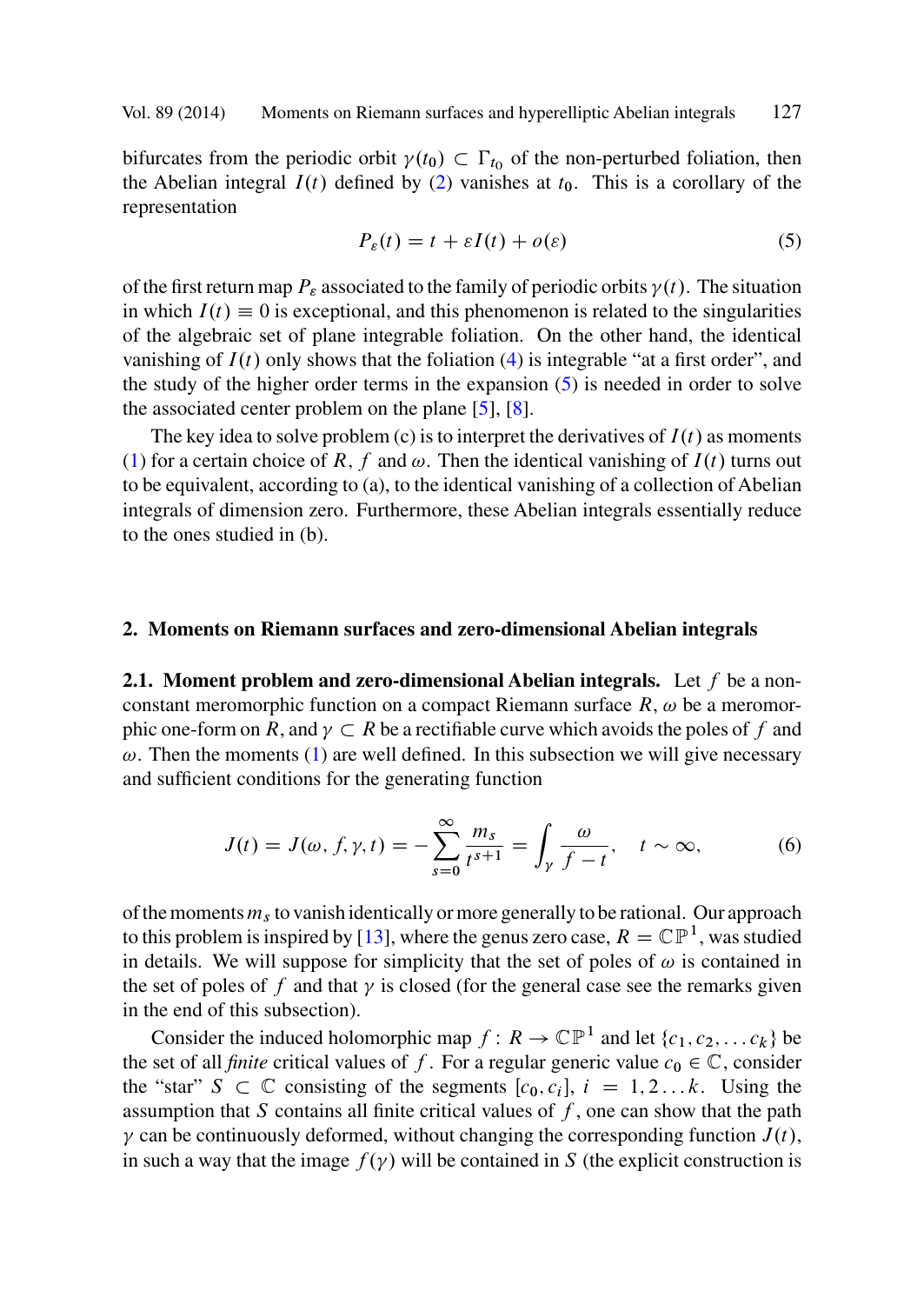given below). Therefore, moments (1) may be written in the form

$$
m_s = \int_{\gamma} f^s \omega = \int_{\gamma} f^s \frac{\omega}{df} df = \sum_{i=1}^k \int_{c_0}^{c_i} \varphi_i(z) z^s dz, \tag{7}
$$

where each  $\varphi_i$  is an appropriate sum of branches of the algebraic function

$$
\frac{\omega}{df} \circ f^{-1}
$$

in some simply-connected domain U containing  $S \setminus \{c_1, c_2, \ldots c_k\}.$ 

Clearly,

$$
J(t) = \sum_{i=1}^{k} J_i(t), \text{ where } J_i(t) = \int_{c_0}^{c_i} \frac{\varphi_i(z)}{z - t} dz.
$$
 (8)

Further, the functions  $J_i(t)$  and therefore  $J(t)$  allow for an analytic continuation on  $\mathbb{CP}^1 \setminus \{c_1,c_2,\ldots c_k\}$ . On the other hand, by a well-known property of Cauchy type integrals, the limits of the function  $J(t)$  when t approaches to a point  $t \in [c_0, c_i]$ from the "left" and "right" sides of  $[c_0, c_i]$  are related by the equality

$$
J^+(t) - J^-(t) = 2\pi \sqrt{-1} \varphi_i(t).
$$

Therefore, if the generating function  $J(t)$  vanishes identically (or just allows for a single-valued analytical continuation), then the algebraic functions  $\varphi_i$ ,  $1 \le i \le k$ , defined by (7) vanish identically. Of coarse, the equalities  $\varphi_i \equiv 0, 1 \le i \le k$ , in their turn imply that  $J \equiv 0$ .

The study of conditions implying the vanishing of the algebraic functions  $\varphi_i$  is *a priori* a simpler problem than the initial one. Furthermore, the functions  $\varphi_i$  allow for the following remarkable interpretation as zero-dimensional Abelian integrals.

Consider the singular fibration  $f: R \to \mathbb{CP}^1$  with fibers

$$
f^{-1}(z) = \{f_1^{-1}(z), f_2^{-1}(z), \dots, f_d^{-1}(z)\}\tag{9}
$$

where d is the degree of f. For  $z \neq c_i$ ,  $\infty$  define the (reduced) zero-homology group

$$
\widetilde{H}_0(f^{-1}(z),\mathbb{Z}) = \{n_1 f_1^{-1}(z) + n_2 f_1^{-1}(z) + \dots + n_d f_d^{-1}(z) : \sum n_i = 0, n_i \in \mathbb{Z}\}.
$$

It is a free  $Z$ -module generated by

$$
f_1^{-1}(z) - f_d^{-1}(z), f_2^{-1}(z) - f_d^{-1}(z), \dots, f_{d-1}^{-1}(z) - f_d^{-1}(z)
$$

and its dual space is denoted by  $\tilde{H}^0(f^{-1}(z), \mathbb{C})$ . The map  $f: R \to \mathbb{CP}^1$  induces homology and co-homology bundles with the base  $\mathbb{C} \setminus \{c_1,\ldots,c_k\}$  and fibers  $\widetilde{H}_0(f^{-1}(z), \mathbb{Z})$  and  $\widetilde{H}^0(f^{-1}(z), \mathbb{C})$ . The continuous families of cycles

$$
f_i^{-1}(z) - f_j^{-1}(z) \in \tilde{H}_0(f^{-1}(z), \mathbb{Z})
$$

<span id="page-3-0"></span>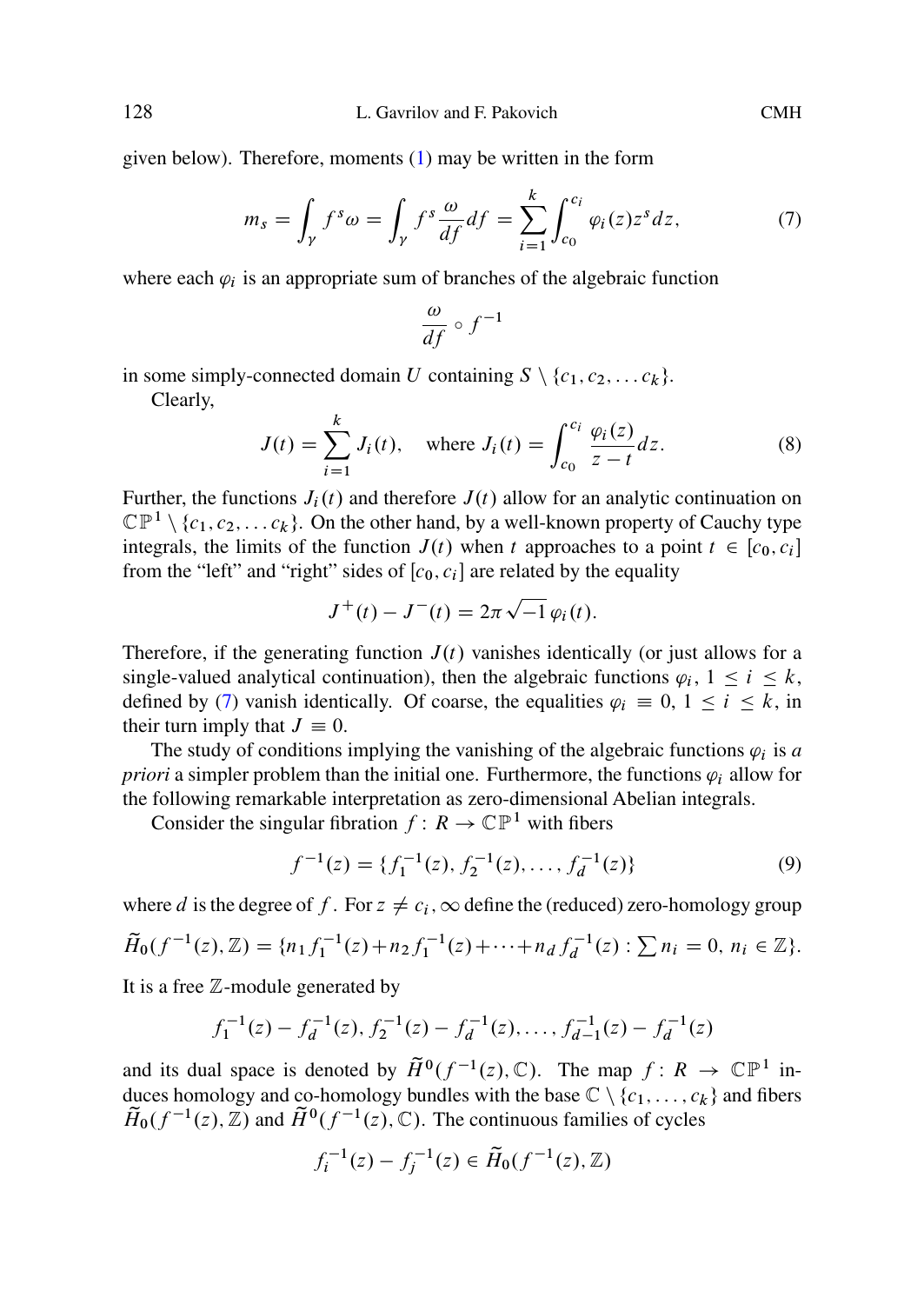<span id="page-4-0"></span>generate a basis of locally constant sections of a canonical connection on the homology bundle (the Gauss–Manin connection). Clearly, a meromorphic function  $g$  on  $R$ defines a meromorphic section of the co-homology bundle, and we may define a zero-dimensional Abelian integral as follows (see [7]).

**Definition 2.1.** A zero-dimensi[ona](#page-3-0)l Abelian integral is an algebraic function

$$
\int_{\delta(z)} g = n_1 g(f_1^{-1}(z)) + n_2 g(f_1^{-1}(z)) + \dots + n_d g(f_d^{-1}(z)), \tag{10}
$$

where  $g$  is a meromorphic function on  $R$  and

$$
\delta(z) = n_1 f_1^{-1}(z) + n_2 f_2^{-1}(z) + \dots + n_d f_d^{-1}(z) \in \widetilde{H}_0(f^{-1}(z), \mathbb{Z}) \tag{11}
$$

is a continuous family of 0-cycles.

Clearly, the functions  $\varphi_i$  in (8) may be interpreted as zero-dimensional Abelian integrals

$$
\varphi_i(z) = \int_{\delta_i(z)} \frac{\omega}{df},\tag{12}
$$

where

$$
\delta_i(z) = \sum_{j=1}^d n_{ij} f_j^{-1}(z)
$$
\n(13)

and  $n_{ij}$  are suitable integers (computed below).

Thus, we proved that the following statement is true.

**Theorem 2.1.** *The moments*

$$
m_s = \int_{\gamma} f^s \omega, \quad s \ge 0,
$$
\n(14)

*vanish if and only if the zero-dimensional Abelian integrals*

$$
\varphi_i(z) = \int_{\delta_i(z)} \frac{\omega}{df}, \quad i = 1, 2, \dots, k,
$$

*vanish identically.* -

Of course, in order to apply Theorem 2.1 we must define values of the integer numbers  $n_{ij}$  in (13). For this purpose, following [13], consider the preimage of the star S under f

$$
\lambda_f = f^{-1}(S) \subset R
$$

as a graph embedded in the Riemann surface  $R$ . This graph, called a constellation, in a sense is a "combinatorial portrait" of the corresponding covering (see [9] for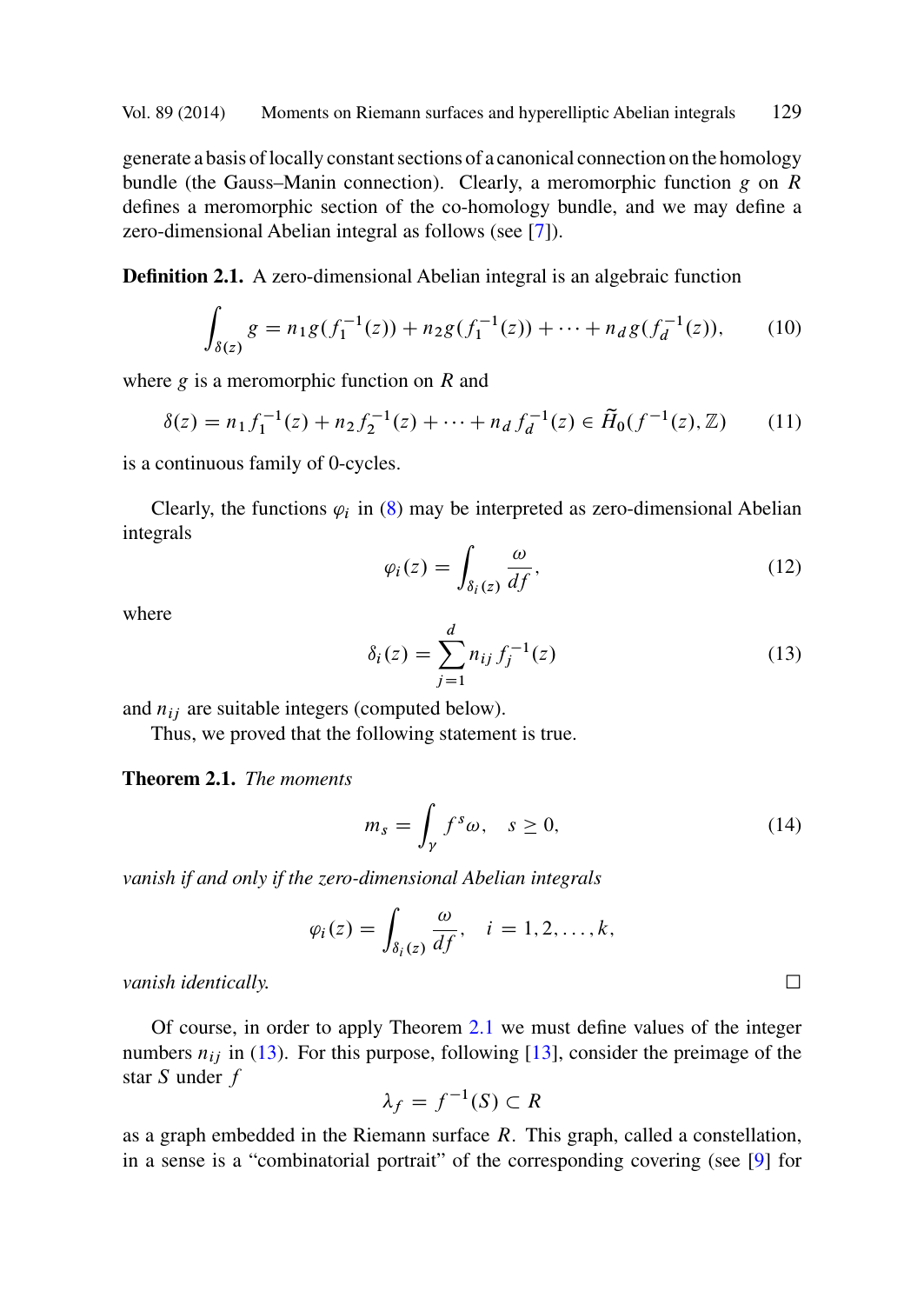details and different versions of this construction). By construction, the restriction of  $f(z)$  on  $R \setminus \lambda_f$  is a covering of the topological punctured disk  $\mathbb{CP}^1 \setminus \{S \cup \infty\}$ and therefore  $R \setminus \lambda_f$  is a disjoint union of disks. This implies that the graph  $\lambda_f$ is connected and the faces of  $\lambda_f$  are in a one-to-one correspondence with poles of  $f(z)$ . For each i,  $1 \le i \le k$ , we will mark vertices of  $\lambda_f$  which are preimages of the point  $c_i$  by the number i (see Figure 1). Further, define a *star* of  $\lambda_f$  as a subset of edges of  $\lambda_f$  consisting of edges adjacent to some non-marked vertex. If U is a simply-connected domain such that  $S \setminus \{c_1, c_2, \ldots, c_k\} \subset U$ , then the set of stars of  $\lambda$  p may be naturally identified with the set of single-valued branches of  $f^{-1}(z)$  in  $\lambda_P$  may be naturally identified with the set of single-valued branches of  $f^{-1}(z)$  in U as follows: to the branch  $f_j^{-1}(z)$ ,  $1 \le j \le d$ , corresponds the star  $S_j$  such that  $f_j^{-1}(z)$  maps bijectively the interior of S to the interior of S<sub>j</sub>.





Since  $R \setminus \lambda_f$  is a disjoint union of disks each of which contains a single pole of f, we may deform  $\gamma$  continuously from the interior of each of these disks to its boundary avoiding poles of  $f$  (see Figure 2). Since by assumption the set of poles of  $\omega$  is contained in the set of poles of f, this deformation does not change the function  $J(z)$ . Keeping the same notation  $\gamma$  for this deformation we see that  $f(\gamma) \subset S$ .<br>Furthermore, denoting by  $c_{\gamma+1}$  a unique vertex of the star S, marked by the number Furthermore, denoting by  $c_{i,j}$  a unique vertex of the star  $S_i$  marked by the number i, it is easy to see that the number  $n_{ij}$  in formula (13) is equal to a sum of "signed" appearances of the vertex  $c_{ij}$  on  $\gamma$ . By definition, this means that an appearance is taken with the sign plus if the center of  $S_i$  is followed by  $c_{ij}$ , and minus if  $c_{ij}$  is followed by the center of  $S_i$ . For example, for the graph  $\lambda_f$  shown in Figure 1 and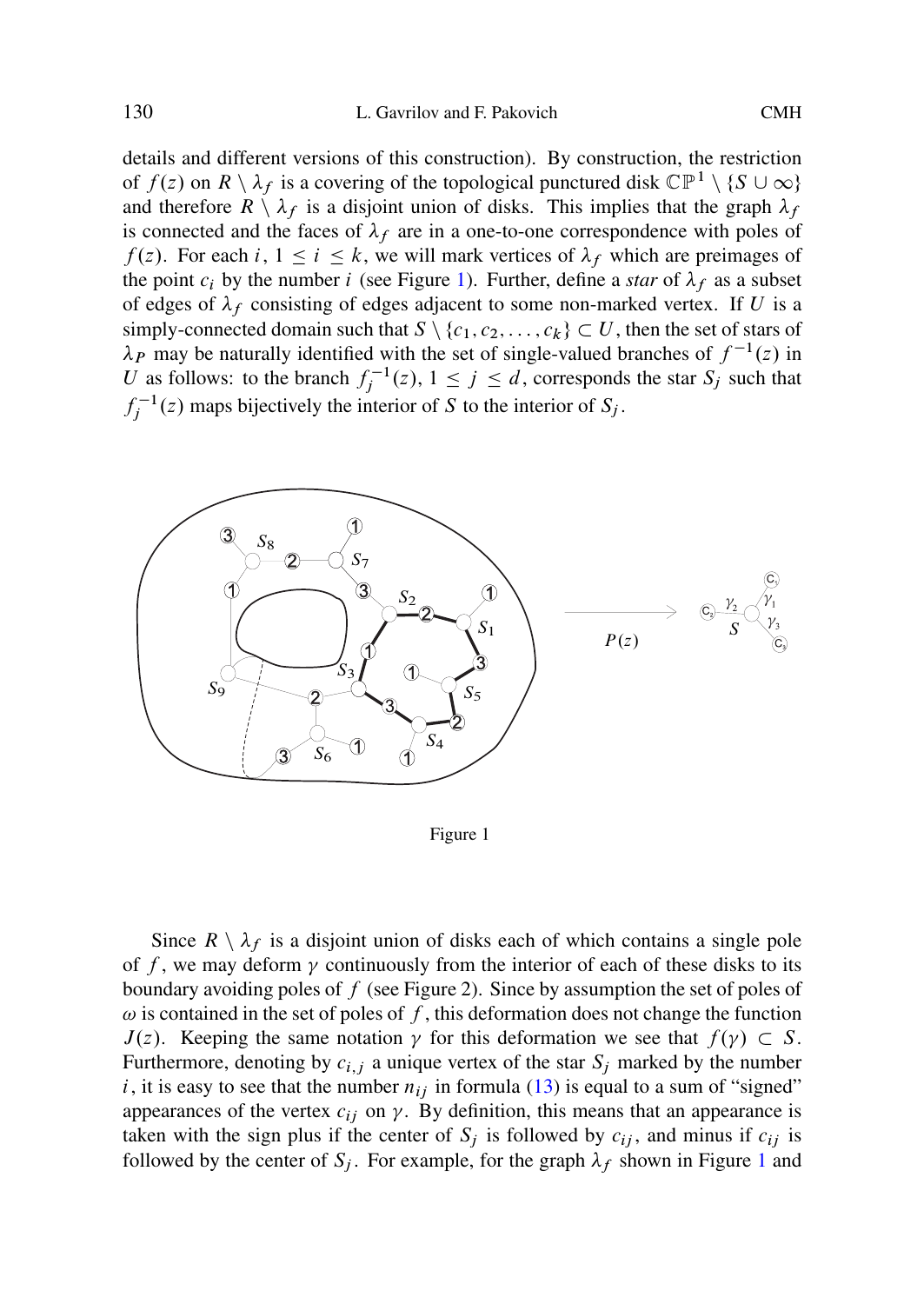<span id="page-6-0"></span>



the path  $\gamma$  $\frac{1}{\sqrt{2}}$  $\subset \lambda_f$  pictured by the fat line we have

$$
\delta_1(z) = f_3^{-1}(z) - f_2^{-1}(z),
$$
  
\n
$$
\delta_2(z) = f_2^{-1}(z) - f_1^{-1}(z) + f_5^{-1}(z) - f_4^{-1}(z),
$$
  
\n
$$
\delta_3(z) = f_1^{-1}(z) - f_5^{-1}(z) + f_4^{-1}(z) - f_3^{-1}(z).
$$

Since  $\gamma$  is a closed loop, it follows from the above construction that  $\sum_j n_{ij} = 0$ implying that  $\delta_i$  in (13) are contained in  $\tilde{H}_0(f^{-1}(z), \mathbb{Z})$ . Furthermore, the following statement is true.

**Corollary 2.1.** If the curve  $\gamma$  is not homological to zero in R with poles of  $f$  removed, *then the vanishing of moments* (14) *implies that there exists a non-zero cycle*  $\delta \in$  $\widetilde{H}_0(f^{-1}(z),\mathbb{Z})$  such that  $\int_{\delta} \frac{\omega}{dy}$  $\frac{\omega}{df} = 0.$  $\Box$ 

Theorem 2.1 and Corollary 2.1 remain true without the restriction that the set of poles of  $\omega$  is contained in the set of poles of f if to change the condition  $J(t) \equiv 0$  to the condition that  $J(t)$  is rational. Indeed, we always may find a polynomial R such that the set of poles of the form  $\tilde{\omega} = R(f) \omega$  is cont[aine](#page-30-0)d in the set of poles of f. On the other hand, it follows from the definition of the function  $J(t)$  that  $J(\omega, f, \gamma, t)$ and  $J(f\omega, f, \gamma, t)$  are related by the equality

$$
J(f\omega, f, \gamma, t) = J(\omega, f, \gamma, t)t + \int_{\gamma} \omega
$$

which implies inductively that the function  $J(\omega, f, \gamma, t)$  is rational if and only if the function  $J(\tilde{\omega}, f, \gamma, t)$  does.<br>Further, observe that the

Further, observe that the above method may be applied also in the situation where the curve  $\gamma$  is not closed and/or is not connected (see [13], Section 3, for the rational case which extends to the general case in the same way as above). Of coarse, if  $\gamma$  is non-closed, then the condition  $\sum_j n_{ij} = 0$  for  $\delta_i(z)$  in (13) is not necessary true.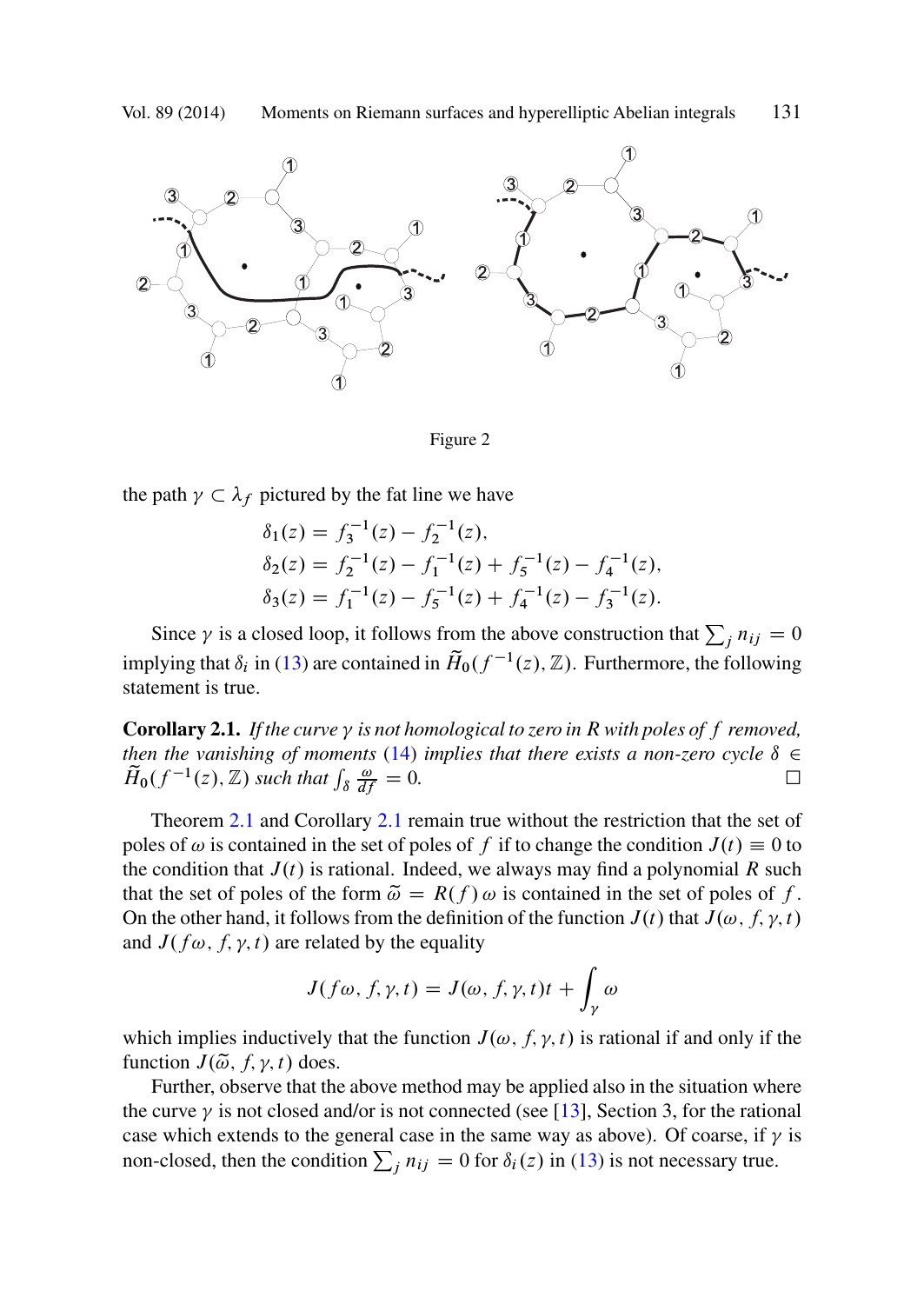**2.2. Case of generic position.** Let  $f: R \to \mathbb{CP}^1$  be a holomorphic function on a compact Riemann surface R,  $z_0$  be a fixed regular value of f, and  $\Delta$  be the set of critical values of f. Recall that the monodromy group  $G_f$  of the function f is defined as the image of the homomorphism

$$
\pi_1(\mathbb{C}\setminus\Delta,z_0)\to\text{Aut}(f^{-1}(z_0)),\tag{15}
$$

where Aut( $f^{-1}(z_0)$ ) is the full permutation group. Further, a holomorphic function  $f: R \to \mathbb{CP}^1$  can be decomposed into a composition  $f = p \circ q$  of holomorphic functions  $q: R \to C$  and  $p: C \to \mathbb{CP}^1$ , where C is another compact Riemann surface, if and only if the group  $G_f$  has an imprimitivity system which consists of  $l = \deg p$  blocks. Notice that the set of blocks of the imprimitivity system corresponding to the decomposition  $f = p \circ q$  has the form  $B_i = q^{-1}{t_i}$ ,  $1 \le i \le l$ , where  $\{t_1, t_2, \ldots, t_l\} = p^{-1}\{z_0\}$ . Finally, notice that if  $f = \tilde{p} \circ \tilde{q}$ , where  $\tilde{q} \colon R \to \tilde{C}$ ,  $\tilde{p}$ :  $\tilde{C} \to \mathbb{CP}^1$ , is an other decomposition of f, then the corresponding imprimitivity systems coincide if and only if there exists an isomorphism  $\mu : \tilde{C} \to C$  such that

$$
p = \tilde{p} \circ \mu^{-1}, \quad q = \mu \circ \tilde{q}.
$$

In this case the decompositions  $p \circ q$  and  $\tilde{p} \circ \tilde{q}$  are called equivalent.

We say that two holomorphic functions  $f, g : R \to \mathbb{CP}^1$  on a compact Riemann surface  $R$  have a non-trivial common compositional right factor if there exists a Riemann surface  $\widetilde{R}$ , a holomorphic function  $h: R \to \widetilde{R}$  of degree greater than one, and holomorphic functions  $\tilde{f},\tilde{g}:\tilde{R} \to \mathbb{CP}^1$  such that  $f = \tilde{f} \circ h, g = \tilde{g} \circ h$ . The property of two functions  $f$ ,  $g$  to have a common compositional right factor may be expressed via the vanishing of some zero-dimensional Abelian integrals.

**Proposition 2.1.** *Two holomorphic functions*  $f, g: R \to \mathbb{CP}^1$  *on a compact Riemann surface* R *have a common compositional right factor if and only if there exists a cycle*  $\delta(z) \in \tilde{H}_0(f^{-1}(z), \mathbb{Z})$  of the form  $f_i^{-1}(z) - f_j^{-1}(z)$ ,  $i \neq j$ , such that

$$
\int_{\delta(z)} g \equiv 0. \tag{16}
$$

*In particular, equality* (16) *holds for all*  $\delta(z) \in \tilde{H}_0(f^{-1}(z), \mathbb{Z})$  *if and only if there exists a rational function*  $\tilde{g}$  *such that*  $g = \tilde{g} \circ f$ *.* 

*Proof.* It is easy to see by the analytical continuation that, for a fixed index  $i$ , the set of indices  $j \neq i$  satisfying the equality

$$
g(f_i^{-1}(z)) = g(f_j^{-1}(z))
$$
\n(17)

form a block of an imprimitivity system I with respect to the action of  $G_f$  on fibers of f. Therefore, if (16) holds, then there exists a Riemann surface  $\tilde{R}$  and a meromorphic

<span id="page-7-0"></span>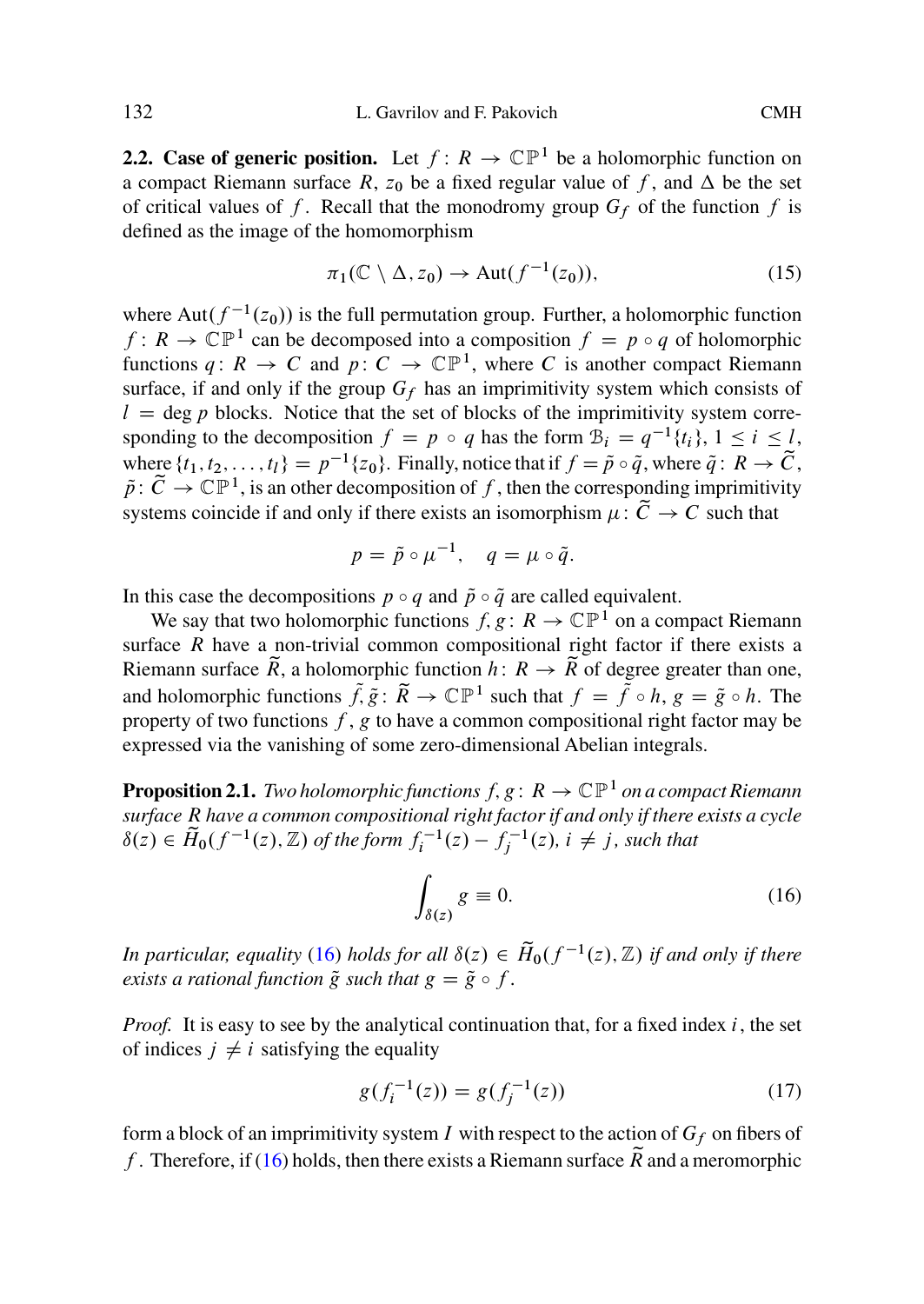function h:  $R \to \tilde{R}$  such that  $f = \tilde{f} \circ h$  [an](#page-30-0)d [fibe](#page-30-0)rs of h coincide with blocks of I. Furthermore, s[ince](#page-7-0) any branch of  $f^{-1}$  may be written as

$$
f_i^{-1} = h_j^{-1} \circ \tilde{f}_k^{-1}
$$

for some branches of  $h^{-1}$  and  $\tilde{f}^{-1}$ , equalities (17) imply that the function g is constant on fibers of h. Therefore, the function  $\tilde{g} = g \circ h^{-1}$  is [well](#page-4-0) defined and satisfies the equality  $g = \tilde{g} \circ h$ . equality  $g = \tilde{g} \circ h$ .

Notice that in the case where  $R = \mathbb{CP}^1$  Proposition 2.1 is well known and follows easily from the Lüroth theorem (see e.g. [17], [10]).

Proposition 2.1 permits to obtain the following very implicit solution of the mome[nt](#page-6-0) [pro](#page-6-0)blem in the case where  $f$  is in a generic position.

**Theorem 2.2.** If the monodromy group  $G_f$  of  $f$  is the full symmetric group of  $d = \deg f$  *elements, then the vanishing of moments* (14) *implies that either*  $\gamma$  *is*<br>homological to zero in B with poles of f removed or there exists a rational function *homological to zero in* R *with poles of* f *removed, or there exists a rational function* Q such that  $\omega = Q(f) df$  and  $f(\gamma)$  is homological to zero in  $\mathbb{CP}^1$  with poles of Q removed *removed.*

*Proof.* If  $\gamma$  is not homological to zero in R with poles of f removed, then by Corollary 2.1 there exist integer numbers  $\alpha_1, \alpha_2, \ldots, \alpha_d$  not all equal to zero such that

$$
\sum_{j=1}^{d} \alpha_j \left(\frac{\omega}{df}\right) (f_j^{-1}(z)) = 0 \tag{18}
$$

and  $\sum_{i=1}^{n} \alpha_i = 0$ . The last equality implies that the numbers  $\alpha_1, \alpha_2, \dots, \alpha_d$  are not all equal between themselves. Let us assume that  $\alpha_i \neq \alpha_2$ all equal between themselves. Let us assume that  $\alpha_1 \neq \alpha_2$ .

Since  $G_f$  is a full symmetric group, it contains the transposition  $\sigma = (12)$ . Acting by  $\sigma$  on equality (18) [and s](#page-7-0)ubtracting we obtain the equality

$$
(\alpha_1 - \alpha_2) \left( \left( \frac{\omega}{df} \right) (f_1^{-1}(z)) - \left( \frac{\omega}{df} \right) (f_2^{-1}(z)) \right) = 0
$$

implying the equality

$$
\left(\frac{\omega}{df}\right)(f_1^{-1}(z)) = \left(\frac{\omega}{df}\right)(f_2^{-1}(z)).\tag{19}
$$

Since the full symmetric group of  $f$  is primitive, the function  $f$  is indecomposable. Therefore, Proposition  $2.1$  applied to equality  $(19)$  implies that there exists a rational function Q such that  $\frac{\omega}{df} = Q(f)$ . Hence, moments (14) equal to the moments

$$
\int_{f(\gamma)} Q(z)z^s dz, \quad s \ge 0,
$$

and the statement follows from the classical result of the complex analysis.  $\Box$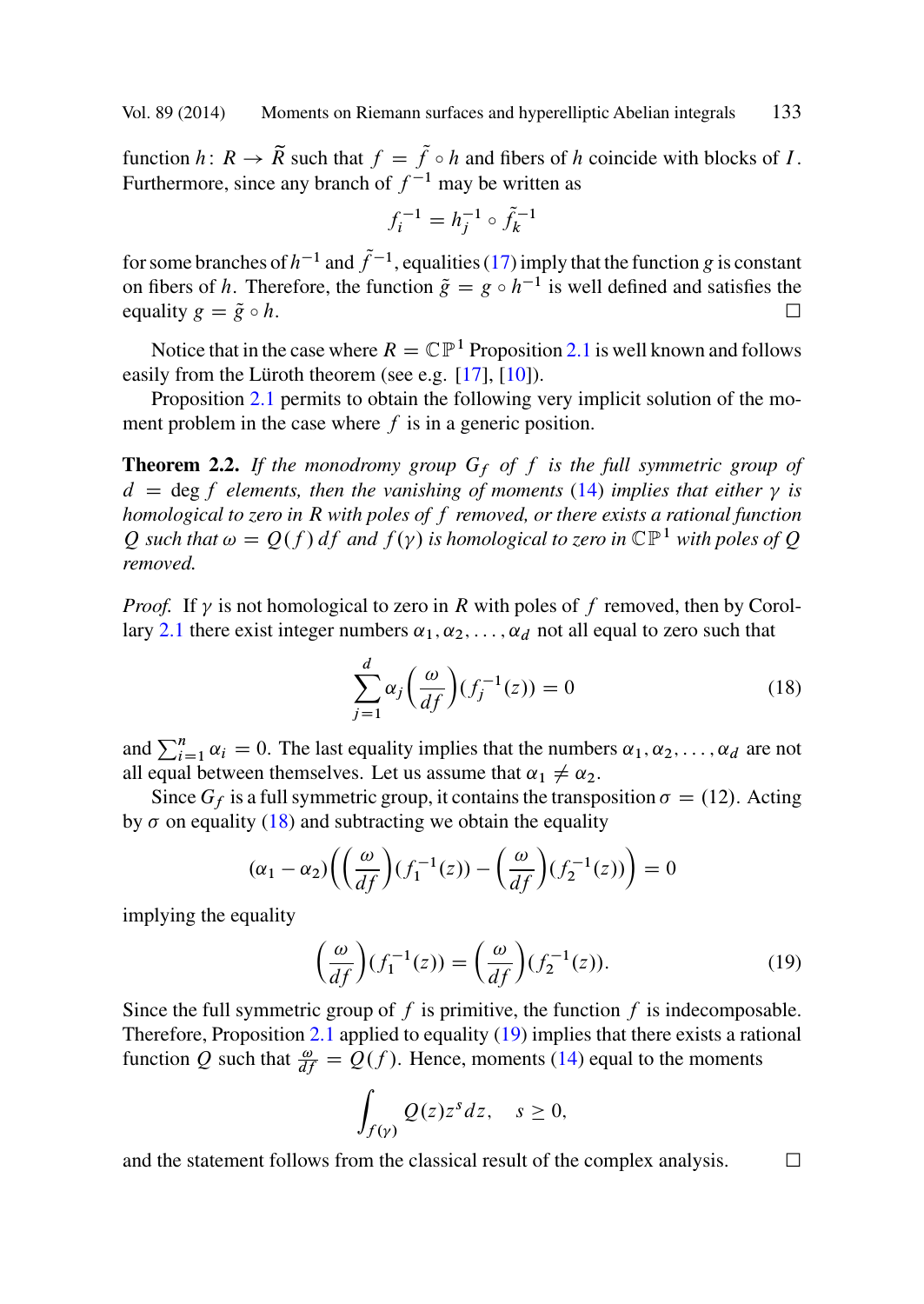Notice that T[heo](#page-4-0)rem 2.2 remains true if  $G_f$  is only doubly transitive. This is a corollary of the characterization of doubly transitive groups via the structure of their irreducible subspaces over  $\mathbb{C}$ , see [10], [13] where this approach is used for rational  $f$  and  $g$ .

#### **3. Vanishing of zero-dimensional polynomial Abelian integrals**

In this section we give necessary and sufficient conditions for zero-dimensional Abelian integral  $(10)$  to vanish identically in the case where R is the Riemann sphere and the functions involved are polynomials. More precisely, we solve the following problem:

*for a given polynomial* P *of degree* n *and a cycle*  $\delta(z) \in \widetilde{H}_0(P^{-1}(z), \mathbb{Z})$ *describe polynomials* Q *such that the associated Abelian integral*

$$
I(z) = \int_{\delta(z)} Q = \sum_{i=1}^{n} v_i Q(P_i^{-1}(z))
$$
 (20)

*vanishes identically.*

In distinction with the previous section we will not assume that  $\tilde{H}_0(P^{-1}(z), \mathbb{Z})$  is reduced. Thus  $\delta(z)$  may be any expression of the form

$$
\delta(z) = v_1 P_1^{-1}(z) + v_2 P_2^{-1}(z) + \dots + v_n P_n^{-1}(z),
$$

where  $v_i \in \mathbb{Q}$ . It is convenient to identify the cycle  $\delta(z)$  with the vector

$$
\vec{\delta}=(v_1,v_2,\ldots,v_n)
$$

of  $\mathbb{Q}^n$ . Under such an identification the natural action of the monodromy group  $G_P$  of P on  $\widetilde{H}_0(P^{-1}(z), \mathbb{Z})$  descends to an action on  $\mathbb{Q}^n$  defining a *permutation representation* of the group  $G_P$ 

$$
\rho: G_P \to \mathrm{GL}(\mathbb{Q}^n). \tag{21}
$$

The understanding of irreducible components of  $\rho$  plays a crucial role in the solution of the problem above. Indeed, let  $Z_{\delta}$  be the vector space consisting of polynomials Q such that Abelian integral (20) vanishes identically, and  $V_{\delta}$  be the minimal  $\rho$ -invariant vector subspace of  $\mathbb{Q}^n$  containing the vector  $\vec{\delta}$ . Then it is easy to see by the analytical continuation that  $\int_{\delta(z)} Q = 0$  if and only if  $\int_{\gamma(z)} Q = 0$  for any  $\gamma(z) \in \widetilde{H}_0(P^{-1}(z), \mathbb{Z})$  such that  $\vec{\gamma} \in V_\delta$ . This implies that in order to describe  $Z_s$  it is enough to solve the following three problems:  $Z_{\delta}$  it is enough to solve the following three problems:

<span id="page-9-0"></span>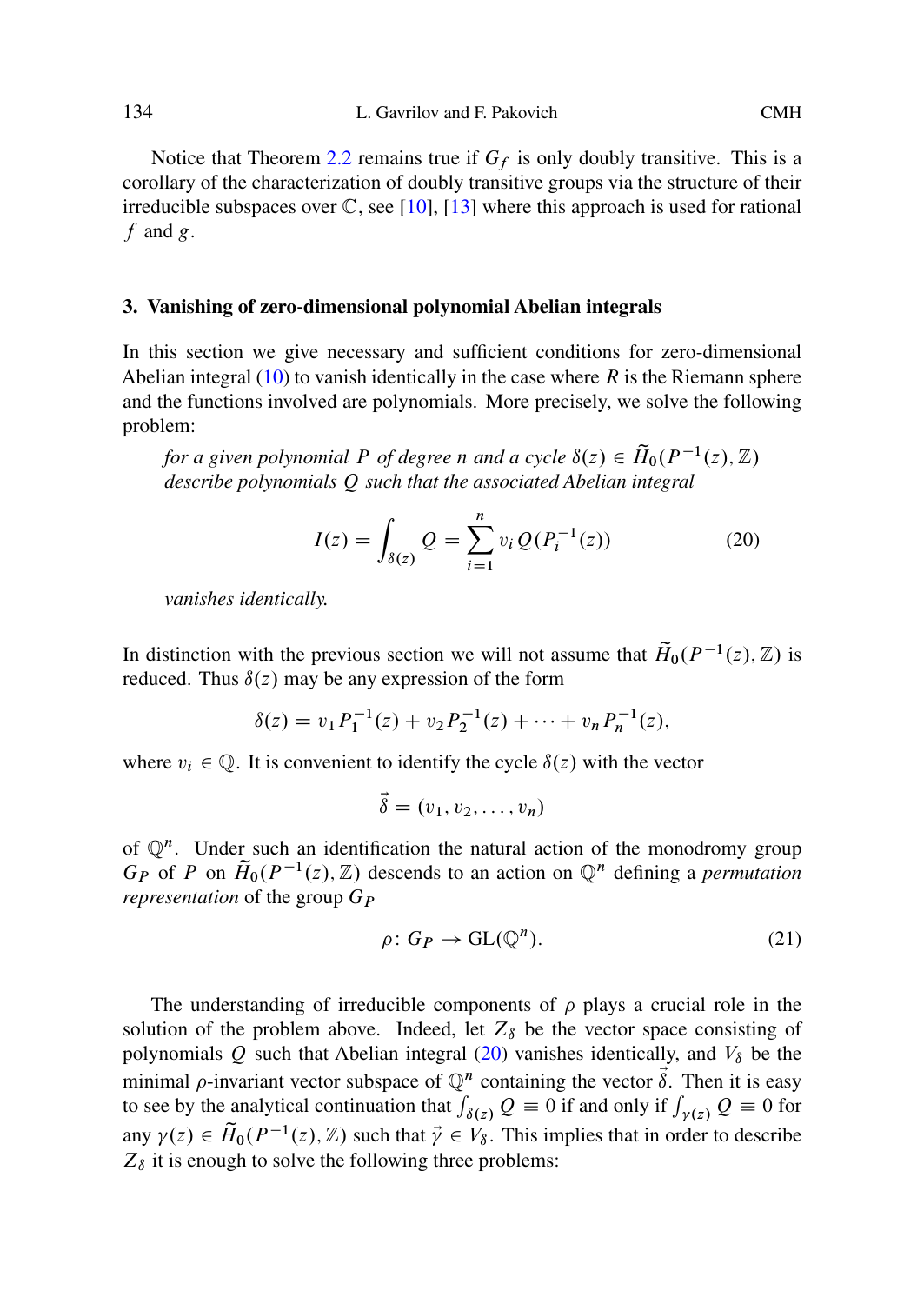<span id="page-10-0"></span>[Vol.](#page-30-0) 89 (2014) Moments on Riemann surfa[ces](#page-30-0) and hyperelliptic Abelian integrals 135

- (1) First, describe all possible irreducible  $G_P$ -invarian[t su](#page-30-0)bspaces of  $\mathbb{Q}^n$ .
- [\(2\)](#page-30-0) Second, provide a method which allows for any given  $\vec{\delta} \in \mathbb{Q}^n$  to decompose the [in](#page-30-0)variant subspace  $V_{\delta}$  into a direct sum of irreducible  $G_P$ -invariant subspaces.
- (3) Third, for each irreducible  $G_P$ -invariant subspace U, describe the vector space  $Z_U$  consisting of polynomials Q such that  $\int_{\delta(z)} Q = 0$  for all  $\delta \in U$ .

A solution of problem (1) is given in [15] in a closed form (see The[orem](#page-30-0) 3.1 of [15]), while solutions of problems (2) and (3) can be obtained by appropriate modifications of proofs of Proposition 4.1 and Theorem 1.1 of [15] correspondingly. Below we recall the classification of irreducible  $G_P$ -invariant subspaces of  $\mathbb{Q}^n$  obtained in [15] and prov[ide](#page-30-0) self-contained solutions of problems (2) and (3) using the approach of [15].

**3.1. Description of irreducible**  $G_P$ **-invariant subspaces of**  $\mathbb{Q}^n$ **.** In this subsection we recall the description of  $G_P$ -invariant subspaces of  $\mathbb{Q}^n$  obtained in [15]. More generally, we will describe G-invariant subspaces of  $\mathbb{Q}^n$  for a permutation representation of an arbitrary permutation group  $G \subset S_n$  containing a cycle of length *n* (the monodromy group of a polynomial of degree *n* always contains such a cycle (the monodromy group of a polynomial of degree  $n$  always contains such a cycle which corresponds to a loop around infinity). For more details we refer the reader to Section 3 of [15].

Without loss of generality we may assume that the cycle of length  $n$  contained in G coincides with the cycle  $(1 \dots n)$ . This implies in particular that any imprimitivity system for G must coincide with residue classes modulo d for some  $d | n$ . For each  $d \mid n$  we denote by  $V_d$  the subspace of  $\mathbb{Q}^n$  consisting of "d-periodic" vectors that is of vectors of the form

$$
(v_1,\ldots,v_d,v_1,\ldots,v_d,\ldots,v_1,\ldots,v_d).
$$

It is easy to see that for given  $d$  residue classes modulo  $d$  form an imprimitivity system for G if and only if the subspace  $V_d$  is G-invariant.

Denote by  $D(G)$  the set of all divisors of n for which  $V_d$  is G-invariant. Notice that  $D(G)$  is a lattice with respect to the operations  $\wedge$ ,  $\vee$ , where  $d \wedge \tilde{d} := \gcd(d, \tilde{d})$ and  $d \vee \tilde{d} := \text{lcm}(d, \tilde{d})$ . Indeed, for an element  $x \in X$  the intersection of two blocks containing x and corresponding to  $d, d \in D(G)$  is a block which corresponds to  $d \vee d$ . On the other hand, the intersection of two invariant subspaces  $V_d$ ,  $V_{\tilde{d}}$  is an invariant subspace which is equal to  $V_{d\wedge\tilde{d}}$ . We say that  $d \in D(G)$  *covers*  $\tilde{d} \in D(G)$ if  $d/d$ ,  $d < d$ , and there exists no  $l \in D(G)$  such that  $d < l < d$  and  $d | l, l | d$ .

**Theorem 3.1.** ([15]) *Each irreducible* G-invariant subspace of  $\mathbb{Q}^n$  *has the form* 

$$
U_d := V_d \cap \left( V_{d_1}^\perp \cap \dots \cap V_{d_\ell}^\perp \right) \tag{22}
$$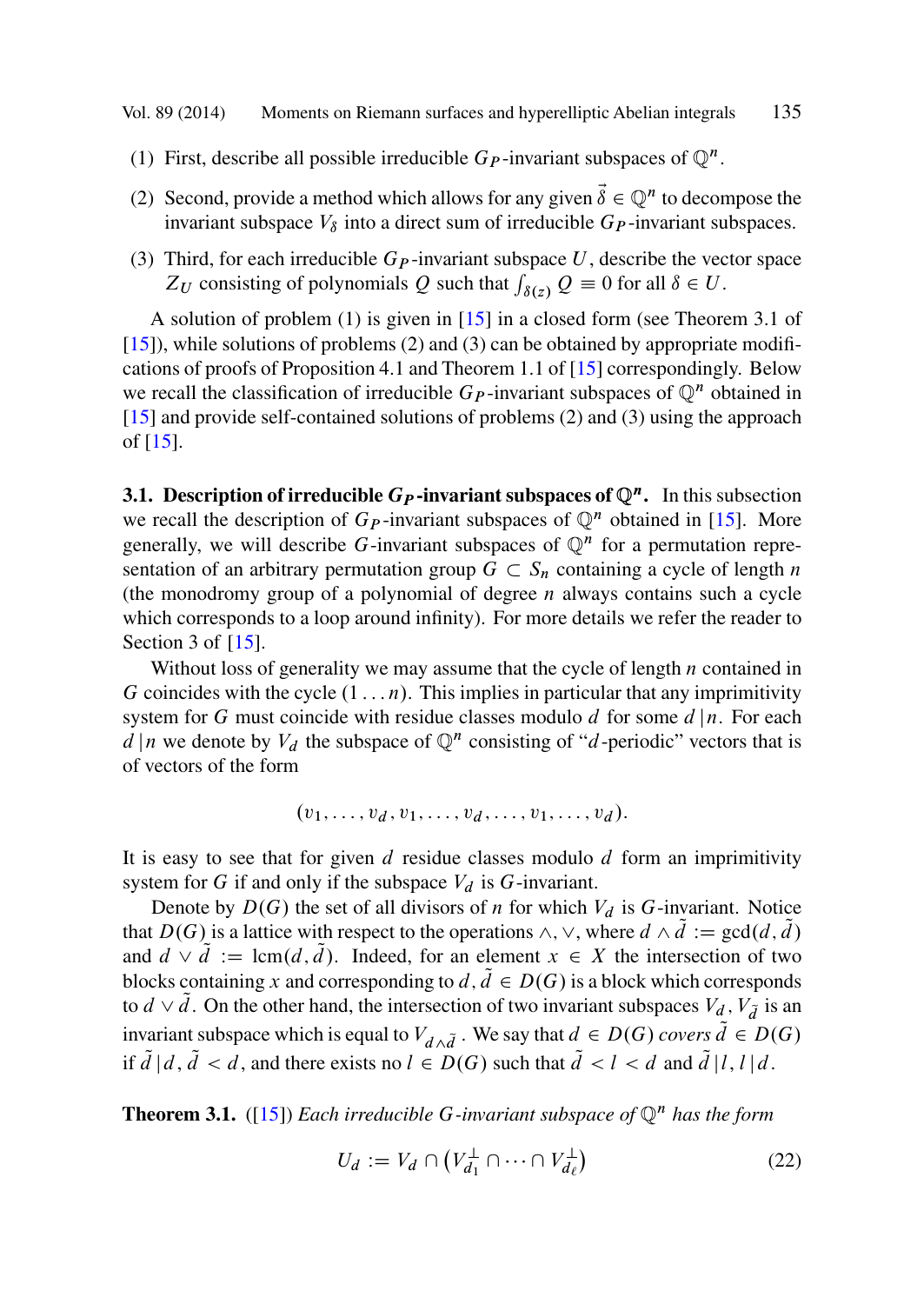*where*  $d \in D(G)$  *and*  $d_1, \ldots, d_\ell$  *is a complete set of elements of*  $D(G)$  *covered by* d*. The subspaces* U<sup>d</sup> *are mutually orthogonal and every* G*-invariant subspace of*  $\mathbb{Q}^n$  *is a direct sum of some*  $U_d$  *as above.* 

#### **3.2. Decomposition of**  $V_{\delta}$  **into a direct sum of irreducible subspaces.** Set

$$
\vec{w}_k = (1, \varepsilon_n^k, \varepsilon_n^{2k}, \dots, \varepsilon_n^{(n-1)k}), \quad \varepsilon_n = e^{2\pi i/n}, \ 1 \le k \le n. \tag{23}
$$

Clearly, the vectors  $\vec{w}_k$ ,  $1 \leq k \leq n$ , form an orthonormal basis of  $\mathbb{C}^n$  with respect to the standard Hermitian inner product in  $\mathbb{C}^n$ , and for any divisor d of n the vectors  $\vec{w}_k$  for which  $(n/d) | k$  form a basis of the complexification  $V_d^{\mathbb{C}}$  of the subspace  $V_t$ . Furthermore, defining  $\Psi_t$ ,  $d \in D(G)$  as a subset of  $i! 2$ ,  $n!$  consisting of  $V_d$  $V_d$ . Furthermore, defining  $\Psi_d$ ,  $d \in D(G)$ , as a subset of  $\{1, 2, ..., n\}$  consisting of numbers r such that  $n/d$  is a divisor of r but for any element  $d \in D(G)$  covered by d the number  $n/d$  is not a divisor of r, we see that the vectors  $\vec{w}_r$ ,  $r \in \Psi_d$ , form a basis of  $U_d^{\mathbb{C}}$ .

**Theorem 3.2.** *The subspace*  $U_d$ ,  $d \in D(G)$ *, is a component in the decomposition of the subspace*  $V_{\delta}$  *into a sum of irreducible G-invariant subspaces of*  $\mathbb{Q}^{n}$ *, if and only if there exists a number*  $r \in \Psi_d$  *such that*  $(\vec{\delta}, \vec{w}_r) \neq 0$ .

*Proof* (cf. Proposition 4.1 in [15]). Let  $V_{\delta} = \bigoplus U_{d_i}$  be a decomposition of  $V_{\delta}$  into a sum of irreducible G-invariant subspaces. If  $V_\delta$  is orthogonal to  $U_d$ , then  $V_\delta$  is orthogonal also to  $U_d^{\mathbb{C}}$  implying that  $(\hat{\delta}, \vec{w}_r) = 0$  for all  $r \in \Psi_d$ , since the vectors  $\vec{w}_r$ ,  $r \in \Psi_d$ , form a basis of  $U_d^{\mathbb{C}}$ . Therefore, if  $(\vec{\delta}, \vec{w}_r) \neq 0$  for some  $r \in \Psi_d$ , then  $U_t$  coincides with some  $U_t$ .  $U_d$  coincides with some  $U_{d_i}$ .

In other direction, if  $U_d$  coincides with some  $U_d$ , then in view of the minimality of  $V_{\delta}$  the projection of  $\delta$  onto  $U_{d}$  is distinct from zero implying that there exists a number  $r \in \Psi_d$  such that  $(\dot{\delta}, \vec{w}_r) \neq 0$ , since  $\vec{w}_r, r \in \Psi_d$ , form a basis of  $U_d^{\mathbb{C}}$ .  $\Box$  $\Box$ 

**3.3. Description of spaces**  $Z_{U_d}$ **.** First of all observe that if  $P = A \circ B$  is a decomposition of a polynomial  $\overline{P}$  into a composition of rational functions, then the corresponding equivalence class of decompositions contains a decomposition where both functions involved are *polynomials*, and below we always will consider only such decompositions. In order to keep the correspondence between imprimitivity systems of  $G_P$  and equivalence classes of decompositions of P we modify the definition of equivalence correspondingly. Namely, we will call decompositions  $P = A_1 \circ W_1$ and  $P = A_2 \circ W_2$  equivalent if there exists a *polynomial*  $\nu$  of degree one such that  $A_2 = A_1 \circ \nu$ ,  $W_2 = \nu^{-1} \circ W_1$ . Abusing of notation, usually we will mean by a decomposition a corresponding equivalence class of decompositions.

Notice that since any imprimitivity system for a group  $G \subset S_n$  containing the  $(12 - n)$  coincides with residue classes modulo d for some d  $\ln$  any two cycle  $(12 \dots n)$  coincides with residue classes modulo d for some  $d \mid n$ , any two decompositions  $P = P_1 \circ W_1$  and  $P = P_2 \circ W_2$  of P such that deg  $P_1 = \text{deg } P_2$  are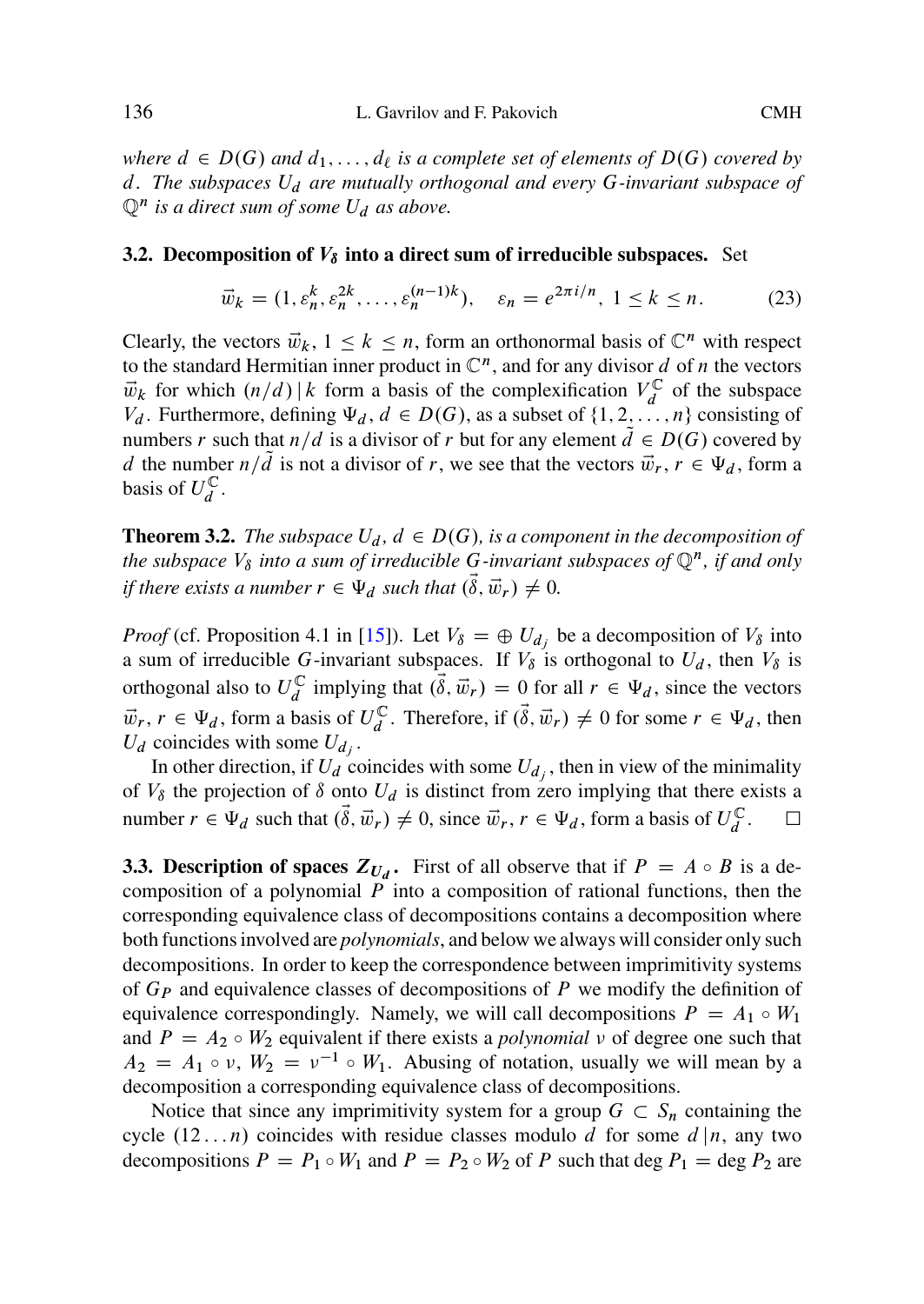equivalent. Notice also that in the above notation the set  $D(G_P)$  consists of numbers d for which there exists a decomposition  $P = A \circ W$  with deg  $A = d$ .

The structure of  $Z_{U_d}$  or, more generally, of any  $G_P$ -invariant subspace of  $\mathbb{Q}^n$  is closely related to the compositional properties of polynomials. For example, for any  $\delta(z) \in \widetilde{H}_0(P^{-1}(z), \mathbb{Q})$  and polynomial Q of the form  $Q = R \circ P$  we have

$$
\int_{\delta(z)} Q = R(z) \sum_{i=1}^{n} v_i,
$$
\n(24)

implying that  $\int_{\delta(z)} Q$  vanishes identically whenever  $\delta(z)$  is contained in the reduced homology group, or equivalently the vector  $\delta$  is contained in  $V_1^{\perp}$ .

Further, if  $P = A \circ W$ , deg  $A = d$ , is a decomposition of P corresponding to  $d \in D(G_P)$ , then for any branch  $P_i^{-1}(z)$  of  $P^{-1}(z)$  there exist a branch  $W_j^{-1}(z)$  of  $W^{-1}(z)$  and a branch  $A^{-1}(z)$  of  $A^{-1}(z)$  and that  $W^{-1}(z)$  and a branch  $A_k^{-1}(z)$  of  $A^{-1}(z)$  such that

$$
P_i^{-1} = W_j^{-1} \circ A_k^{-1}.
$$
 (25)

Therefore, for any cycle  $\delta(z) \in \widetilde{H}_0(P^{-1}(z), \mathbb{Q})$  and polynomial Q we have:

$$
\int_{\delta(z)} Q = \sum_{k=1}^d \left( \int_{\delta_{k,W}(z)} Q \right) \circ A_k^{-1},\tag{26}
$$

where  $\delta_{k,W}(z) \in \tilde{H}_0(W^{-1}(z), \mathbb{Q})$ , implying that the integral  $\int_{\delta(z)} Q$  vanishes identically whenever all the integrals  $\int_{\mathbb{Q}} Q(z) dz \leq \delta_{k,z} \int_{\mathbb{Q}} Q(z)$  is particular, if tically whenever all the integrals  $\int_{\delta_{k,W}(z)} Q$ ,  $1 \le k \le d$ , do. In particular, if  $\delta(z) \in \widetilde{H}_0(P^{-1}(z), \mathbb{Q})$  is a cycle such that all cycles  $\delta_{k,W}(z), 1 \leq k \leq d$ , are in the reduced homology group  $\widetilde{H}_0(W^{-1}(z), \mathbb{Q})$ , then  $\int_{\delta(z)} Q$  vanishes identically for any polynomial Q of the form  $Q = B \circ W$ .

In the following we always will assume that the numeration of roots  $P_i^{-1}(z)$ of  $P^{-1}(z)$  satisfies the requirement that the cycle in  $G_P$  corresponding to a loop around infinity coincides with the cycle  $(1 2 ... n)$ . In particular, such a choice of the numeration yields that without loss of generality we may assume that when  $k$  in formula  $(25)$  remains fixed, the corresponding *i* runs the set of numbers equal to k by modulo d, implying that a cycle  $\delta_{k,W}(z) \in \widetilde{H}_0(W^{-1}(z), \mathbb{Q})$  in (26) is reduced if and only if

$$
(\dot{\delta}, \vec{e}_{k,d}) = 0,\tag{27}
$$

where  $\vec{e}_{k,d}$ ,  $1 \le k \le d$ , denotes a vector of  $\mathbb{Q}^n$  with coordinates  $v_1, v_2, \ldots, v_n$  such that  $v_1 = 1$  if  $i = k$  mod  $d$ , and  $v_1 = 0$  otherwise. Since vectors  $\vec{e}_{k,1}$ ,  $1 \le k \le d$ that  $v_i = 1$  if  $i = k \mod d$ , and  $v_i = 0$  otherwise. Since vectors  $\vec{e}_{k,d}$ ,  $1 \le k \le d$ , obviously form a basis of  $V_d$ , this implies that all cycles  $\delta_{k,W}(z)$ ,  $1 \leq k \leq d$ , are reduced if and only if  $\delta$  is orthogonal to  $V_d$ .

Returning to the description of the space  $Z_{U_d}$ ,  $d \in D(G_P)$ , observe that it always contains the space  $Z_{V_d}$  in view of the inclusion  $U_d \subset V_d$ . Furthermore, if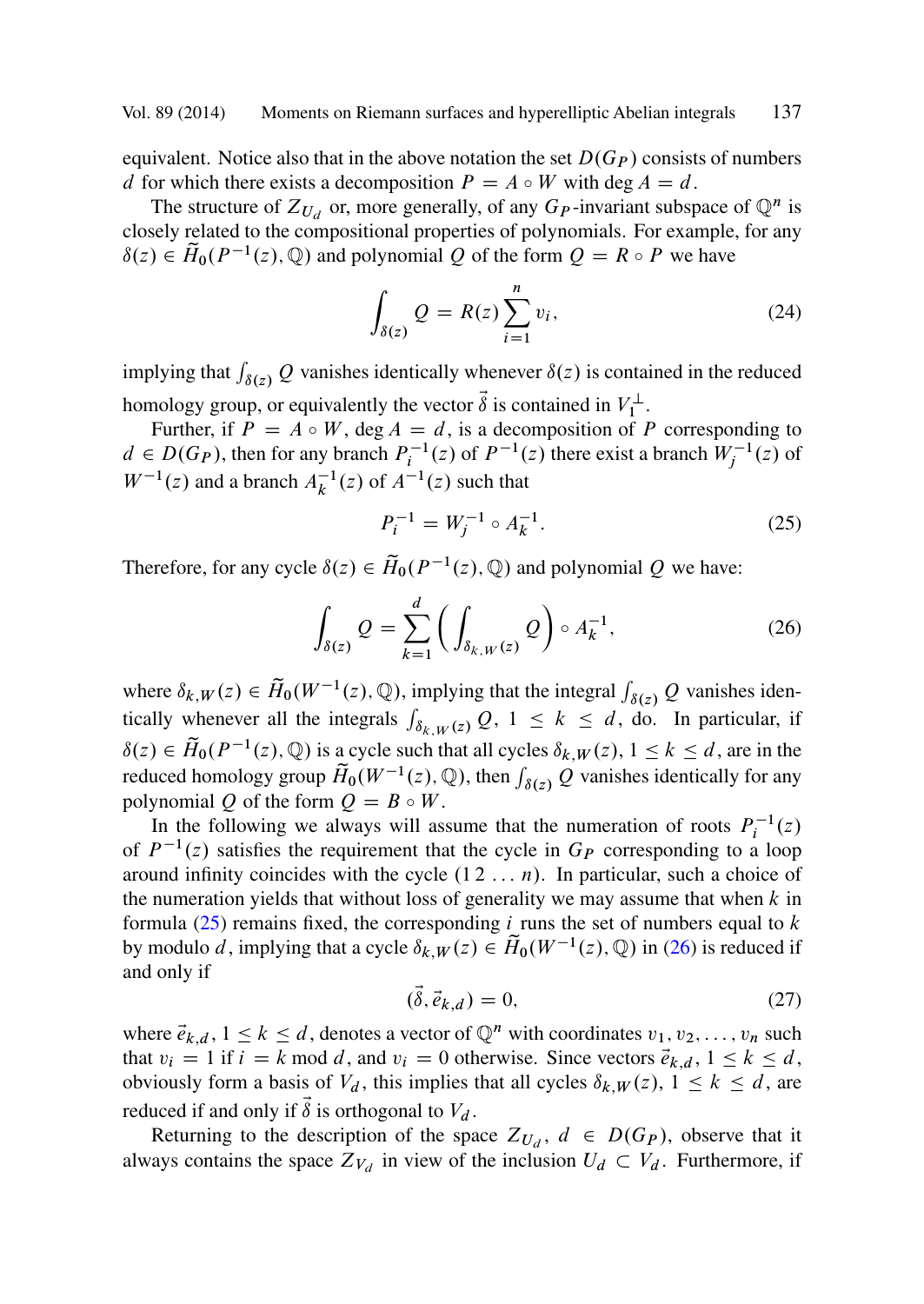$d \in D(G_P)$  is covered by d and  $P = A \circ W$  is a decomposition corresponding to  $\tilde{d}$  then since  $U_i$  is orthogonal to  $V_{\tilde{e}}$  the cycles  $\delta \sim (\tilde{e}_i) \cdot 1 \leq k \leq \tilde{d}$  are reduced d, then, since  $U_d$  is orthogonal to  $V_{\tilde{d}}$ , the cycles  $\delta_{k,\tilde{W}}(z)$ ,  $1 \leq k \leq d$ , are reduced for any  $\delta \in U_d$ . Therefor[e, fo](#page-30-0)r any such  $\tilde{d}$ , the ring  $\mathbb{C}[\widetilde{W}]$  of polynomials in  $\widetilde{W}$  is contained in the space  $Z_{U_d}$ .

**Theorem 3.3.** Let d be an element of  $D(G_P)$ . Furthermore, let  $d_1, \ldots, d_\ell$  be a *complete set of elements of*  $D(G_P)$  *covered by* d and  $P = A_i \circ W_i$ ,  $1 \le i \le \ell$ , be *the corresponding decompositions. Then*

$$
Z_{U_d} = Z_{V_d} + \mathbb{C}[W_1] + \mathbb{C}[W_2] + \dots + \mathbb{C}[W_l].
$$
 (28)

*Proof* (cf. Theorem 1.1 in [15]). In view of the above remarks, the right part of [\(28\)](#page-9-0) is contained in  $Z_{U_d}$ . So, we only must establish the inverse inclusion.

First, observe that the numeration of branches of  $P^{-1}(z)$  implies that at points close enough to infinity the functions  $Q(P_i^{-1}(z))$ ,  $1 \le i \le n$ , may be represented<br>by converging Puiseux series by converging Puiseux series

$$
Q(P_i^{-1}(z)) = \sum_{k=-q}^{\infty} s_k \varepsilon_n^{(i-1)k} z^{-\frac{k}{n}},
$$
\n(29)

where  $q = \deg Q(z)$  and  $\varepsilon_n = \exp(2\pi i/n)$ . Furthermore, substituting (29) to (20) we see that the integral  $\int_{\delta(z)} Q$  vanishes identically if and only if for any  $k \ge -q$  the equality

$$
\sum_{i=1}^{n} v_i s_k \varepsilon_n^{(i-1)k} = (\vec{\delta}, \overline{\vec{w}_k}) s_k = 0
$$
\n(30)

holds. In particular, if  $Q(z) \in Z_{U_d}$ ,  $d \in D(G_P)$ , then the equalities

$$
(\vec{v}, \vec{w}_k) s_k = 0, \quad k \ge -q,
$$
\n(31)

hold for any  $\vec{v} \in U_d$  and therefore they hold also for any  $\vec{v} \in U_d^C$ . Since  $U_d^C$  is generated by the set of vectors  $\vec{w} \cdot \vec{r} \in \Psi$ , and this set transforms to itself under generated by the set of vectors  $\vec{w}_r$ ,  $r \in \Psi_d$ , and this set transforms to itself under the complex conjugation, this implies that if  $Q(z) \in Z_{U_d}$ , then for any  $r \in \Psi_d$  the equality  $s_k = 0$  holds for any k such that  $k \equiv r \mod n$ . Furthermore, clearly the inverse is also true. Similarly, it is easy to see that  $Q(z) \in Z_{V_d}$  if and only if  $s_k = 0$ for any k such that  $\left(\frac{n}{d}\right)|k$ .

Assume now that  $Q(z) \in Z_{U_d}$  and consider series (29). If  $s_k = 0$  for any k such that  $(n/d)|k$ , then  $Q(z) \in Z_{V_d}$  and we are done. Thus, suppose that there exists k such that  $\left(\frac{n}{d}\right)|k$  but  $s_k \neq 0$ . It follows from the definition of  $U_d$  and the above characterization of coefficients of (29) for  $Q(z) \in Z_{U_d}$  that in this case necessarily  $(n/\tilde{d})$  k for some  $\tilde{d} \in D(G_P)$  covered by d, and without loss of generality we may

<span id="page-13-0"></span>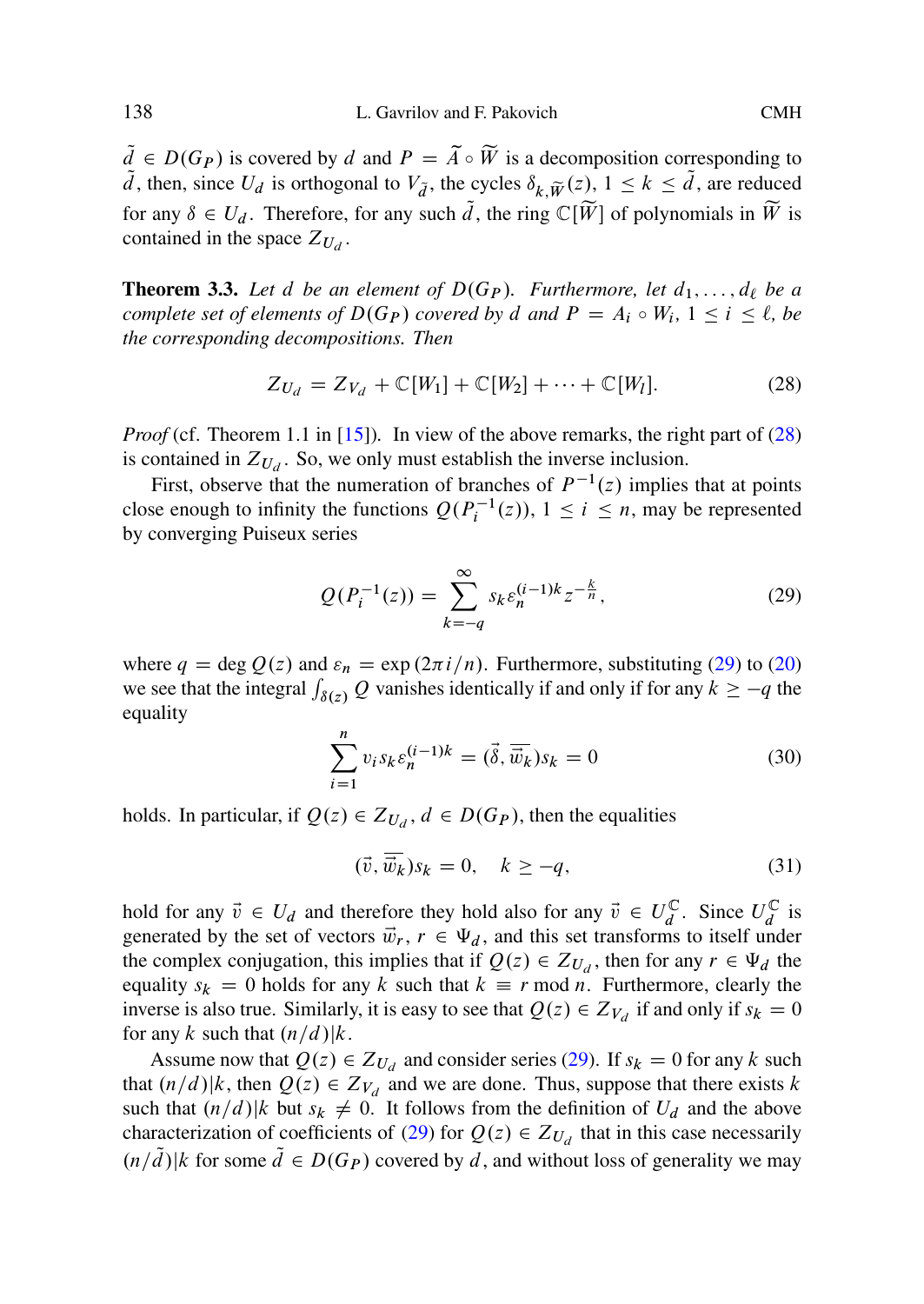<span id="page-14-0"></span>assume that  $\tilde{d} = d_1$ . Set

$$
\psi(z) = \sum_{\substack{k \ge -q\\ k \equiv 0 \bmod n/d_1}} s_k z^{-\frac{k}{n}},\tag{32}
$$

where  $s_k$ ,  $k \ge -q$ , are coefficients of series (29). Clearly, we have:

$$
\left(\frac{n}{d_1}\right)\psi(z) = Q(P_1^{-1}(z)) + Q(P_{d_1+1}^{-1}(z)) + Q(P_{2d_1+1}^{-1}(z)) + \dots + Q(P_{n-d_1+1}^{-1}(z)).
$$
\n(33)

Since indices appearing in t[he rig](#page-7-0)ht part of (33) form a block, the function  $\psi(z)$ is invariant with respect to the subgroup of  $G_P$  $G_P$  which stabilizes  $P_1^{-1}(z)$ . Therefore, by the main theorem of Galois theory,  $\psi(z)$  is contained in the field  $\mathbb{C}(z)(P_1^{-1}(z))$ . Further, since  $z = P((P_1^{-1}(z))$  the equality  $\mathbb{C}(z)(P_1^{-1}(z)) = \mathbb{C}(P_1^{-1}(z))$  holds and<br>hence  $y(z) = R_1(P_1^{-1}(z))$  for some rational function  $R_1$ . Moreover,  $R_2$  is actually hence  $\psi(z) = R_1(P_1^{-1}(z))$  for some rational function  $R_1$ . Moreover,  $R_1$  is actually a polynomial since the right part of (33) may have a pole only at infinity. Finally, since (33) implies by analytical continuation that

$$
R_1(P_1^{-1}(z)) = R_1(P_{d_1+1}^{-1}(z)) = R_1(P_{2d_1+1}^{-1}(z)) = \dots = R(P_{n-d_1+1}^{-1}(z)),
$$

reasoning now as in Proposition 2.1 we conclude that  $R_1$  is constant on fibers of  $W_1$ and  $R_1 = S_1 \circ W_1$  for some polynomial  $S_1$  (cf. Lemma 4.3 in [15]).

Define now a polynomial  $T_1(z)$  by the equality

$$
T_1(z) = Q(z) - R_1(z).
$$

Then by construction the Puiseux series of  $T_1(P_1^{-1}(z))$  contains no non-zero coefficients with indices which are multiple of  $n/d_1$ . If  $T_1(z)$  is contained in  $Z_{V_d}$ , then

$$
Q(z) = T_1(z) + S_1(W_1(z))
$$

and we are done. Otherwise arguing as above we may find polynomials  $R_2$ ,  $S_2$  such that  $R_2 = S_2 \circ W_2$  and [the](#page-13-0) Puiseux expansion of  $T_2(P_1^{-1}(z))$ , where

$$
T_2(z) = T_1(z) - R_2(z),
$$

contains no non-zero coefficients whose indices are multiple of  $n/d_1$  or  $n/d_2$ . It is clear that continuing this process we eventually will arrive to some  $T_s(z)$  which is contained in  $Z_{V_d}$  and therefore to a representation

$$
Q(z) = T_s(z) + S_1(W_1(z)) + S_2(W_2(z)) + \cdots + S_l(W_l(z)). \qquad \Box
$$

In view of Theorem 3.3, in order to complete the description of the space  $Z_{U_d}$  we only must describe the space  $Z_{V_d}$ . Observe first that the vectors  $\vec{e}_{j,d}$ ,  $1 \leq j \leq d$ , defined above satisfy the equality

$$
(\vec{e}_{j,d}, \vec{w}_k) = \varepsilon_n^{k(j-1)}(\vec{e}_{1,d}, \vec{w}_k).
$$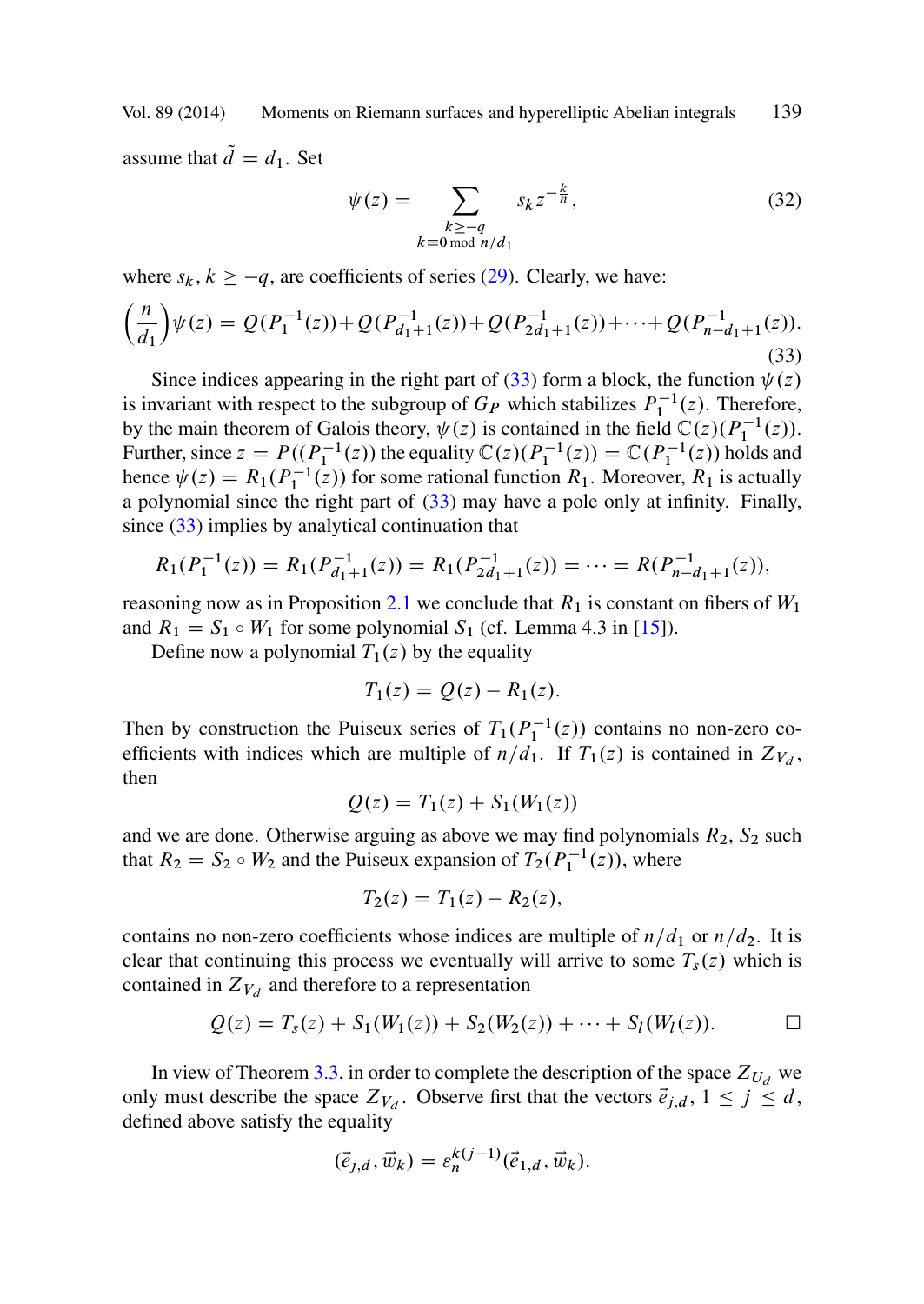Therefore, in order to check that equality (31) holds for any  $\vec{v} \in Z_{V_d}$  it is enough to check that it holds for one single vector  $\vec{e}_{1,d}$ . In other words, the space  $Z_{V_d}$  consists of polynomials  $Q(z)$  satisfying the equality

$$
Q(P_1^{-1}(z)) + Q(P_{d+1}^{-1}(z)) + Q(P_{2d+1}^{-1}(z)) + \dots + Q(P_{n-d+1}^{-1}(z)) \equiv 0. \tag{34}
$$

Furthermore, if  $P = A \circ W$  is a decomposition corresponding to  $d \in D(G_P)$ , then in view of  $(25)$  equality  $(34)$  reduces to the equality

$$
Q(W_1^{-1}(z)) + Q(W_2^{-1}(z)) + Q(W_3^{-1}(z)) + \dots + Q(W_{n/d}^{-1}(z)) \equiv 0.
$$
 (35)

The Newton formulae imply that whenever deg  $Q <$  deg W the sum in the left hand side of (35) is a constant. Therefore, setting  $\mu_i = W_i^{-1}(c)$ ,  $i = 1, 2, ..., n/d$ , for some generic  $c \in \mathbb{C}$ , we see that the intersection  $Z_{\mathcal{U}} \cap T_{\mathcal{U}}$ , where  $T_{\mathcal{U}}$  is a vector for some generic  $c \in \mathbb{C}$  $c \in \mathbb{C}$  $c \in \mathbb{C}$ , we see t[hat](#page-13-0) the intersection  $Z_{V_d} \cap T_W$ , where  $T_W$  is a vector space of polynomials of degree less than deg  $W$ , h[as](#page-10-0) [co](#page-10-0)dimension one in  $T_W$  and is described by the relation

$$
Q(\mu_1) + Q(\mu_2) + \cdots + Q(\mu_{n/d}) = 0.
$$

On the other hand, using W-adic decomposition, it is easy to see that that for  $Q(z)$  of arbitrary degree the sum in (35) is a polynomial, and that a polynomial  $Q(z)$  satisfies  $(35)$  if and only if all coefficients in its W-adic decomposition satisfy it.

Finally, notice that Theorem 3.3 provides a description of the space  $Z_V$  for any  $G_P$ -invariant subspace V of  $\mathbb{Q}^n$  since by Theorem 3.1 any such a subspace has the form  $V = \bigoplus U_{d_i}$  implying that  $Z_V = \bigcap Z_{U_{d_i}}$ .

**3.4. Corollaries.** In this subsection we discuss some particular cases of the above results which may be useful for applications. Below, we al[ways](#page-10-0) will assume that  $Q$ is a non-zero polynomial and  $\delta$  is a non-zero element of  $\widetilde{H}_0(P^{-1}(z), \mathbb{Q})$ .

**Proposition 3.1.** *Let* P *be an indecomposable polynomial. If an Abeli[an](#page-13-0) [in](#page-13-0)tegral*  $\int_{\delta(z)} Q$  *vanishes identically, then either* Q *is a polynomial in* P *and the cycle*  $\delta(z)$  *is reduced, or*  $Q \in Z_{V_1}$  *and there exists a rational number a such that* 

$$
\delta(z) = a(P_1^{-1}(z) + P_2^{-1}(z) + \dots + P_n^{-1}(z)).
$$
\n(36)

*Proof.* First, observe that  $V_{\delta}$  does not [coin](#page-7-0)cide with whole  $\mathbb{Q}^n$  since otherwise  $\vec{e}_{1,n}$  $V_\delta$  would imply that  $Q(z) \equiv 0$ . Therefore, by Theorem 3.1 either  $V_\delta = U_1$  or  $V_{\delta} = U_n = U_1^{\perp}$ . Obviously, in the first case  $Q \in Z_{V_1}$  and (36) holds, while in the second case the cycle  $\delta(z)$  is reduced. Furthermore, by Theorem 3.3 in the second case Q is contained in  $Z_{U_n} = Z_{V_n} + \mathbb{C}[P]$ , implying that  $Q \in \mathbb{C}[P]$ , since  $Z_{V_n} = \{0\}$  by (35). Alternatively, one can observe that in the second case  $V_\delta$  contains vectors  $e_i - e_j$ ,  $1 \le i, j \le n$ . Therefore,

$$
Q(P_1^{-1}(z)) = Q(P_2^{-1}(z)) = \dots = Q(P_n^{-1}(z))
$$
\n(37)

and hence  $Q \in \mathbb{C}[P]$  by Proposition 2.1.  $\Box$ 

<span id="page-15-0"></span>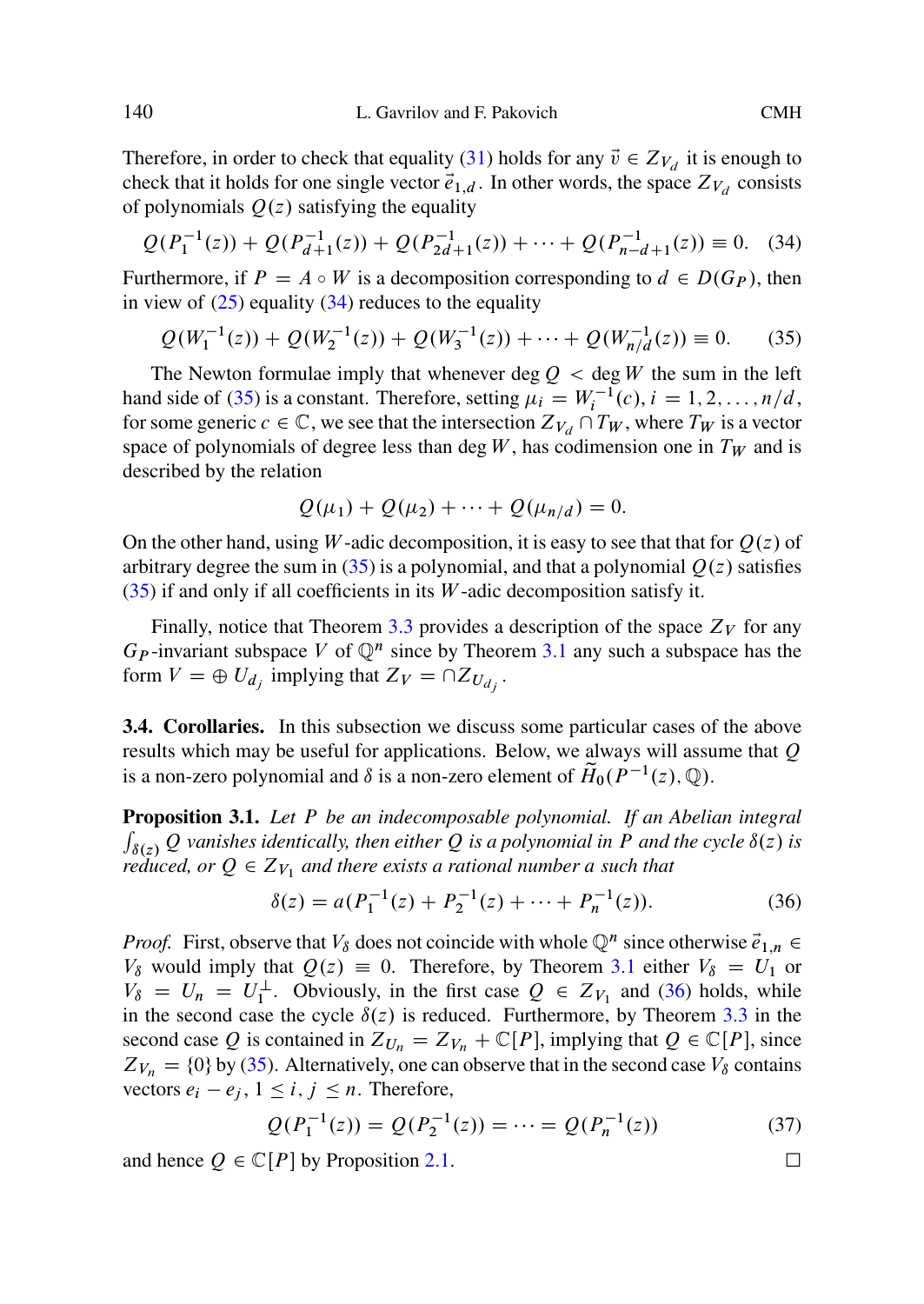<span id="page-16-0"></span>Notice that the conclusion of Proposition 3.1 ho[lds](#page-15-0) [f](#page-15-0)or any polynomial  $P(z)$  in generic position since decomposable polynomials obviously form a proper algebraic subset in the set of all polynomials of degree  $n$ . Notice also that in order to prove Proposition 3.1 one can use instead of Theorem 3.1 the classical result, relating the doubly transitivity of a group with the structure of its permutation representation over C, combined with the Schur theorem, relating the doubly transitivity and the primitivity for a group containing a transitive cyclic subgroup (see [10] for such an approach).

The conclusion similar to the one in Proposition  $3.1$  is true for arbitrary  $P$  if to impose some limitations on  $\delta(z)$ .

**Proposition 3.2.** If an Abelian integral  $\int_{\delta(z)} Q$  vanishes identically and for any  $d \in D(G_P)$ ,  $d \neq 1$ , there exists  $r \in \Psi_d$  such that  $(\vec{\delta}, \vec{w}_r) \neq 0$ , then Q is a *polynomial in*  $P$  *and the cycle*  $\delta(z)$  *is reduced.* 

*Proof.* Indeed, it follows from Theorem 3.1 and Theorem 3.2 that  $V_{\delta} = U_1^{\perp}$ .  $\Box$  $\Box$ 

A finer version of Proposition 3.2 is the following statement.

**Proposition 3.3.** If an Abelian integ[ral](#page-13-0)  $\int_{\delta(z)} Q$  vanishes identically and there exists  $r \in \Psi_n$  such that  $(\vec{\delta}, w_r) \neq 0$ , t[hen](#page-14-0)  $Q(z)$  may be represented in the form

$$
Q(z) = S_1(W_1(z)) + S_2(W_2(z)) + \dots + S_l(W_l(z)),
$$
\n(38)

*where*  $S_1, S_2, \ldots, S_l$  *are polynomials and*  $W_1, W_2, \ldots, W_l$  *are compositional right factors of*  $P(z)$  *corresponding to elements*  $d_1, \ldots, d_\ell$  *of*  $D(G_P)$  *covered by n*.

*Proof.* It follows from Theorem 3.2 that  $V_\delta$  contains  $U_n$ . Therefore,  $Z_\delta \subseteq Z_{U_n}$  and the statement follows from Theorem 3.3.

Notice that it follows from  $(32)$  and the characterization of polynomials  $Q$  satisfying  $\int_{\delta(z)} Q = 0$  via their Puiseux expansions (30) that for any polynomial  $\overline{Q}_j = S_{(W(z))}$   $1 \leq i \leq l$  expressions in representation (38) the integral  $\overline{Q}_j$  or verighes  $S_j(W(z)), 1 \le j \le l$ , appearing in representation (38) the integral  $\int_{\delta(z)} Q_j$  vanishes.<br>However, unless  $V_s - U$  it is not true that for any polynomial  $W_s, 1 \le i \le l$  the However, unless  $V_{\delta} = U_n$ , it is not true that for any polynomial  $W_j$ ,  $1 \le j \le l$ , the corresponding cycles

$$
\delta_{k,W_j}(z) \in \widetilde{H}_0(W_j^{-1}(z), \mathbb{Q}), \quad 1 \le k \le d_j,
$$
 (39)

are reduced. Still, the following statement is true.

**Proposition 3.4.** If an Abelian integral  $\int_{\delta(z)} Q$  vanishes identically and there exist  $d_1, d_2,..., d_l \in D(G_P)$  such that for any  $d \in D(G_P)$  the inequality  $(\tilde{\delta}, w_r) \neq 0$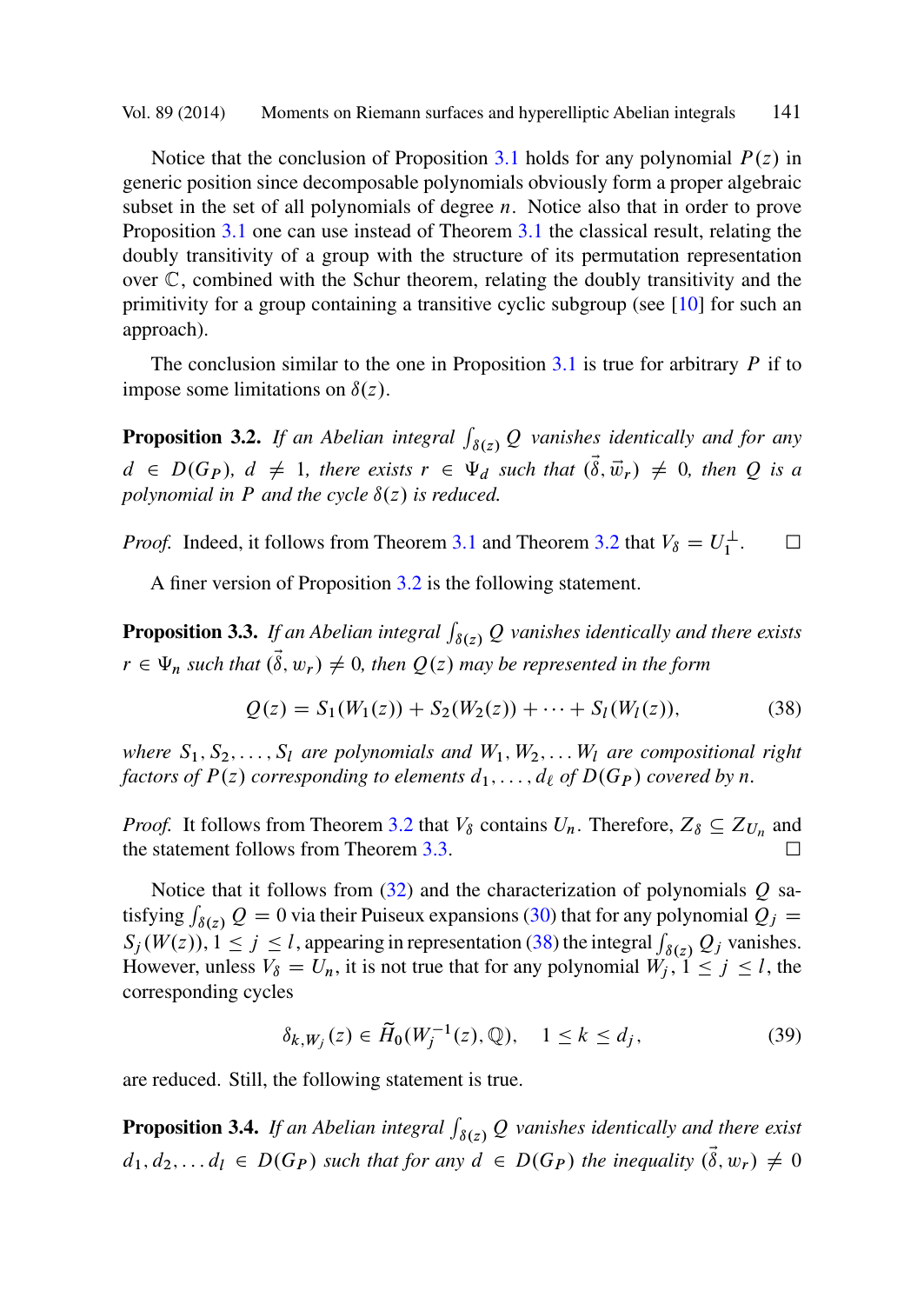*holds for some*  $r \in \Psi_d$  *if and only if d is n[ot a divi](#page-16-0)sor of one of the numbers*  $d_1, d_2, \ldots, d_l$ , then  $Q(z)$  may be represented in the fo[rm](#page-29-0) (38), where  $W_1, W_2, \ldots, W_l$ *are compositional right factors of*  $P(z)$  *correspon[d](#page-30-0)ing to*  $d_1, \ldots, d_\ell$  *and all cycles* (39) *are reduced.*

*Proof.* Sinc[e](#page-29-0) the [co](#page-29-0)ndition of the the[orem](#page-16-0) implies by Theorem 3.2 that  $V_{\delta}$  coincides with the orthogonal complement to the sum of  $V_{d_1}, V_{d_2}, \ldots, V_{d_l}$  in  $\mathbb{Q}^n$ , the proof is obtained by an obvious modification of the proof of Theorem 3.3. -

**Remark.** The results similar to Propositions 3.3, 3.4 (without a solution of the general problem) were obtained in the recent paper [1] [\(Th](#page-30-0)e[orem](#page-30-0) 2.2) where they also were deduced from Theorem  $3.1$  by the method of  $[15]$ . Notice however that the corresponding statements in [1] are weaker. For example, the second part of Theorem 2.2 in [1] which is an analog of our Proposition 3.3 contains an additional assumption which in our settings means that  $r \in \Psi_n$  for which  $(\vec{\delta}, \vec{w}_r) \neq 0$  is coprime with  $n$ .

**3.5. Polynomial moment problem on a system of interva[ls w](#page-30-0)ith weights.** Recall that the polynomial moment prob[lem](#page-16-0), recently solved in [15], [14], asks to describe, for a given polynomial P and  $a, b \in \mathbb{C}$ , all polynomials O satisfying the system of eq[uatio](#page-30-0)ns

$$
\int_{a}^{b} P^{s} dQ = 0, \quad s \ge 0.
$$
\n(40)

It is easy to see using a change of variable that if  $W_j$  is a right compositional factor of P such that  $W_j(a) = W_j(b)$ , then for any polynomial  $S_j(z)$  the polynomial  $Q_i = S_i(W_i(z))$  is a solution of (40), and it is shown in [15] that any solution Q may be represented in the form  $(38)$ , where  $W_i$  are compositional right factors of  $P(z)$  satisfying the condition  $W_j(a) = W_j(b)$ . In the above notation the proof given in [15] ma[y be](#page-30-0) sketched as follows.

First, by [the m](#page-10-0)ethod of Section 2 it is shown that there exists a collection of cycles  $\delta_i(z)$ ,  $1 \le i \le k$ , in  $\widetilde{H}_0(P^{-1}(z), \mathbb{Q})$  such that equalities (40) ho[ld if](#page-16-0) and only if the equalities

$$
\int_{\delta_i(z)} Q = 0, \quad 1 \le i \le k,
$$
\n(41)

hold. Then, it is shown that the minimal  $G_P$ -invariant subspace containing the cycles  $\delta_i(z)$ ,  $1 \le i \le k$ , contains a vector  $\vec{v}$  such that  $(\vec{v}, w_r) \neq 0$  for some  $r \in \Psi_n$  (this is done in [12] by means the so-called "monodromy lemma" which uses, in contrast to Theorem 3.1, topological properties of polynomials). Further, by the method of Section 3 it is proved that  $Q(z)$  may be represented in the form (38), where for any polynomial  $Q_j = S_j (W_j (z))$  integrals (41) vanish implying that moments (40) also

<span id="page-17-0"></span>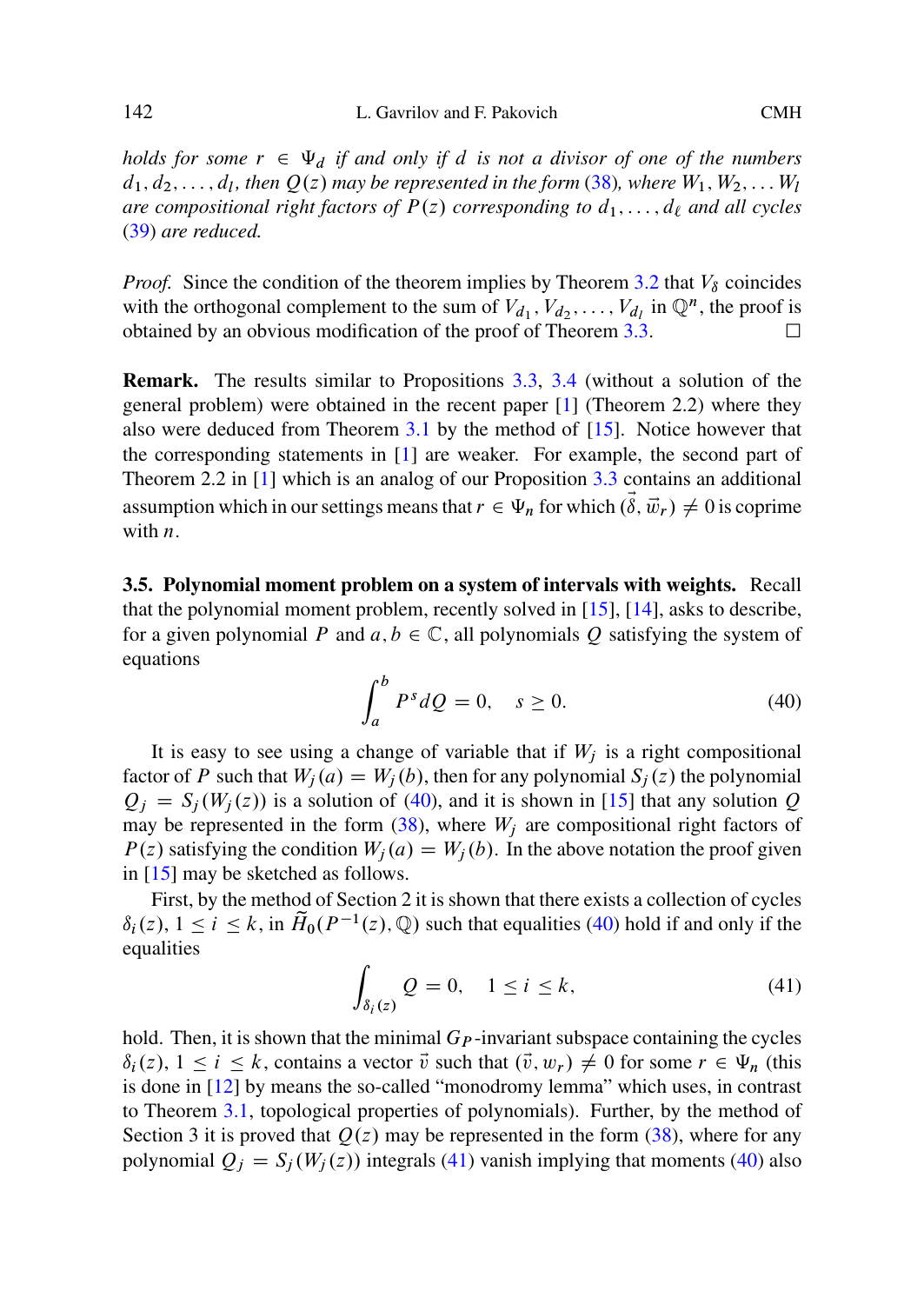<span id="page-18-0"></span>vanish (although it is not necessary true that  $W_i(a) = W_i(b)$ ). Finally, since

$$
\int_a^b P^s dQ_j = \int_{W_j(a)}^{W_j(b)} R_j^s dS_j, \quad s \ge 0,
$$

where  $R_j$  is a polynomial such that deg  $R_j <$  deg P, representation (38) with  $W_j(a) = W_j(b)$  is obtained by the recursive use of the above construction for indices j with  $W_j(a) \neq W_j(b)$ .

It is not hard to see that the results of the current section may be interpreted as a solution of the polynomial moment problem "on a system of intervals with weights". More precisely, for any collec[tion](#page-17-0) consisting of a polynomial  $P$ , complex numbers  $a_i, b_i, 1 \le i \le l$ , and rati[onal](#page-17-0) numbers  $c_i, 1 \le i \le l$ , using approach of Section 1 (see also [15], [13] where more attention to non-closed curves is given) one can construct a finite collection of cycles  $\delta_i(z)$ ,  $1 \le i \le k$ , in  $\tilde{H}_0(P_i^{-1}(z), \mathbb{Q})$  such that the equalities the equalities

$$
c_1 \int_{a_1}^{b_1} P^s dQ + c_2 \int_{a_2}^{b_2} P^s dQ + \dots + c_l \int_{a_l}^{b_l} P^s dQ = 0, \quad s \ge 0,
$$
 (42)

hold if and only if equalities (41) hold. Since the results of this section provide a description of  $Q$  satisfying (41), they provide also a description of solutions of (42).

As a simple illustration take P equal to  $T_6$ , where  $T_n$  denotes nth Chebyshev polynomial,  $T_n(\cos \varphi) = \cos(n\varphi)$ . Notice that it follows from the definition that for ant d|n the equality  $T_n = T_d \circ T_{n/d}$  holds. In particular,  $D(G_{T_n})$  consists of all divisors of *n*. Furthermore, it is easy to see that  $T_n$  has only two finite critical values and that the corresponding constellation is a "chain" (see e.g. [11]). For  $n = 6$  the corresponding constellation is shown in Figure 3, where the "middle" vertices of stars are omitted and the numeration of stars is chosen in such a way that a permutation at



Figure 3

infinity coincides with the cycle  $(123456)$ .

Applying the above results, it is easy to see that if we are searching for solutions of the moment problem

$$
\int_{-\sqrt{3}/2}^{\sqrt{3}/2} T_6^s dQ = 0, \quad s \ge 0,
$$
\n(43)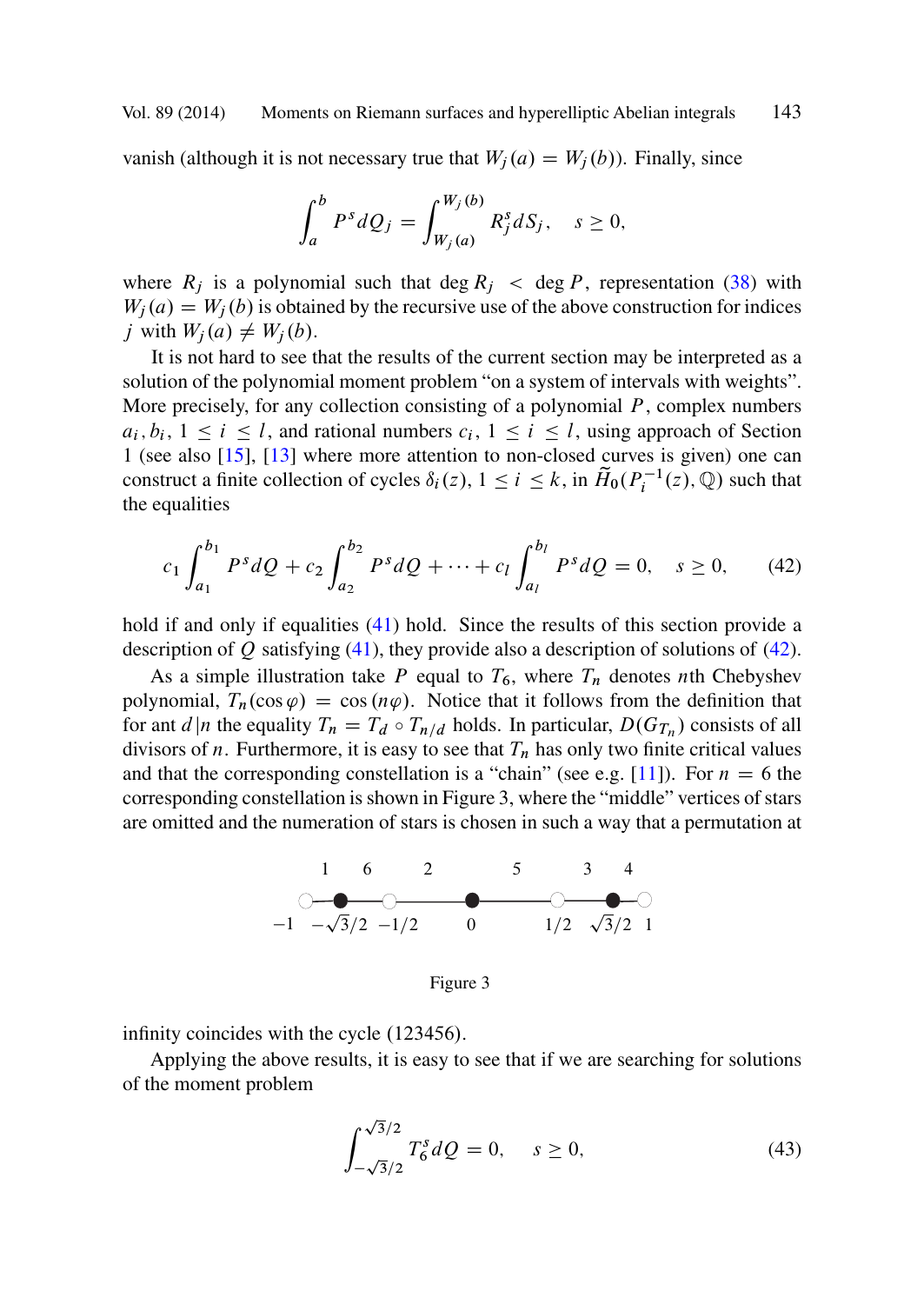on a single segment  $[-\sqrt{3}/2, \sqrt{3}/2]$ , then [we a](#page-18-0)rrive to the vanishing problem for the Abelian integral Abelian integral

$$
I(z) = Q(T_{6,6}^{-1}(z)) - Q(T_{6,2}^{-1}(z)) + Q(T_{6,5}^{-1}(z)) - Q(T_{6,3}^{-1}(z)),
$$

where by  $T_{6,i}^{-1}(z)$ ,  $1 \le i \le 6$ , are denoted the branches of  $T_6^{-1}(z)$  (formally, we should obtain a cycle for each critical value, however, since we have only two critical should obtain a cycle for each critical value, however, since we have only two critical values, the corresponding cycles are proportional). Clearly, the corresponding vector  $(0, -1, -1, 0, 1, 1) \in \mathbb{Q}^6$  is orthogonal to both  $V_2$  and  $V_3$  implying that  $V_8 = U_6$ . Therefore, by Theorem 3.3 any solution of (43) has the form

$$
Q(z) = A(T_3(z)) + B(T_2(z)),
$$

where  $A, B \in \mathbb{C}[z]$ .

On the other hand, the "generalized" moment problem

$$
\int_{-1}^{-1/2} T_6^s dQ - \int_{-1/2}^{1/2} T_6^s dQ + \int_{1/2}^1 T_6^s dQ = 0, \quad s \ge 0,
$$
 (44)

leads to the vanishing problem for the Abelian integral

$$
I(z) = Q(T_{6,1}^{-1}(z)) - Q(T_{6,2}^{-1}(z)) + Q(T_{6,3}^{-1}(z)) - Q(T_{6,4}^{-1}(z)) + Q(T_{6,5}^{-1}(z)) - Q(T_{6,6}^{-1}(z)).
$$

Since the corresponding vector  $\vec{\delta} = (1, -1, 1, -1, 1, -1)$  is contained in  $U_2$ , the subspace  $V_8$  coincides with  $U_2$ , and Theorem 3.3 implies that any solution of (44) has the form

$$
Q(z) = A(T_6(z)) + B(z),
$$

where  $\vec{A}$  is an arbitrary polynomial and  $\vec{B}$  is a polynomial such that

$$
B(T_{3,1}^{-1}(z)) + B(T_{3,2}^{-1}(z)) + B(T_{3,3}^{-1}(z)) \equiv 0.
$$

## **4. Vanishing of hyperelliptic Abelian integrals**

Let  $f \in \mathbb{C}[x]$  be a polynomial and  $\Gamma_t = \{(x, y) \in \mathbb{C}^2 : y^2 - f(x) = t\}$  a family of hyperelliptic curves. Consider the Abelian integral

$$
I(t) = \int_{\gamma(t)} \omega \tag{45}
$$

where  $\omega = P(x, y)dx + Q(x, y)dy$  is a polynomial one form, and  $\gamma(t) \in H_1(\Gamma_t, \mathbb{Z})$ <br>is a continuous family of 1-cycles is a continuous family of 1-cycles.

<span id="page-19-0"></span>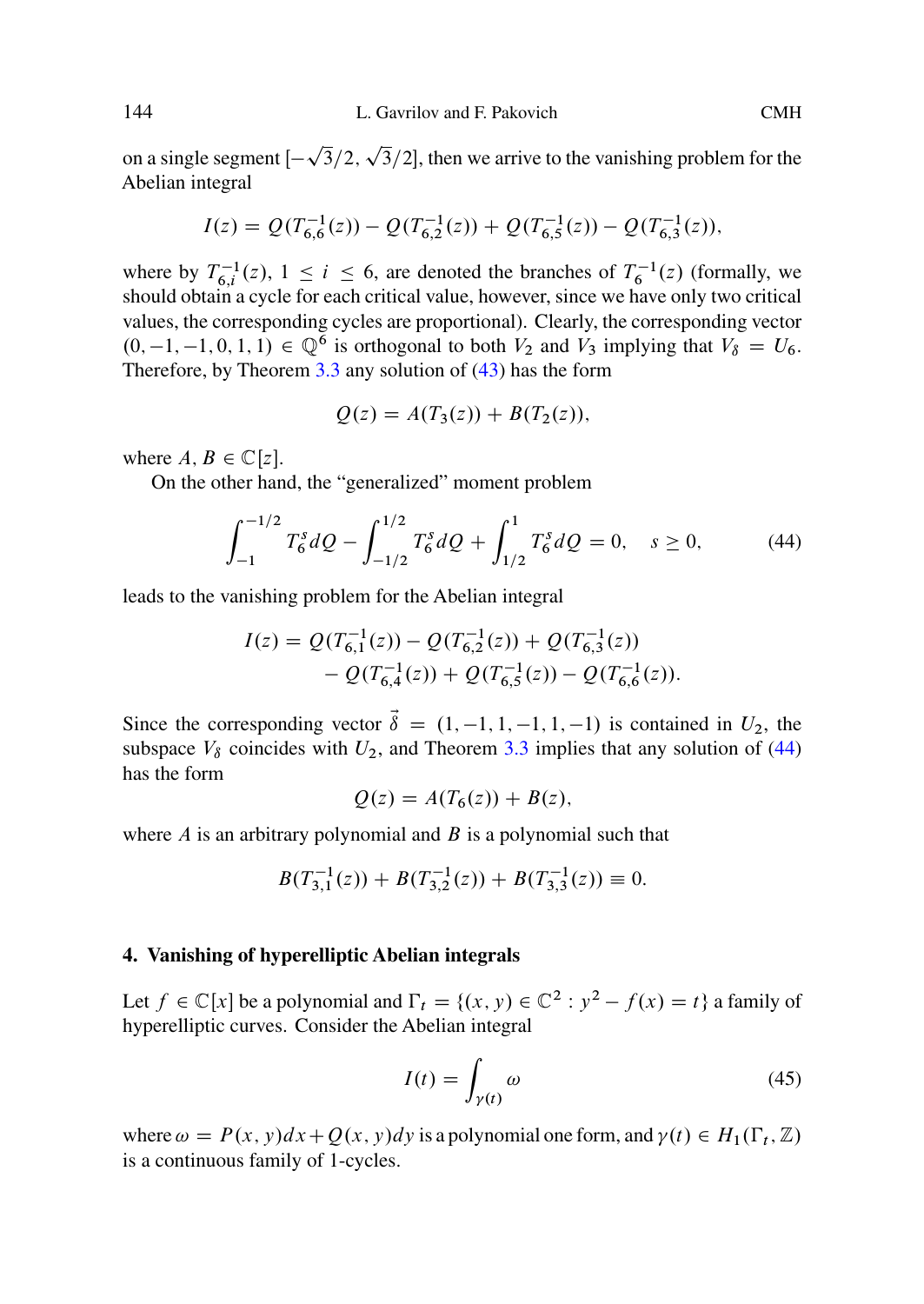<span id="page-20-0"></span>The purpose of this section is to determine necessary and sufficient conditions for the Abelian integral  $I$  to be single valued, polynomial, or rational function. These three conditions are in fact equivalent. Indeed,  $I(t)$  is a function of moderate growth, with a bounded modulus in any sector, centered at a singularity. Thus  $I(t)$  is singlevalued if and only if it is a rational, in fact polynomial function.

**4.1. Reduction to the moment problem.** The derivatives of I can be seen as moments on a Riemann surface and this permits to apply the results of the preceding section. Indeed, every polynomial one-form  $\omega$  can be written as

$$
\omega = k(x) y dx + dA + Bd(y^2 - f(x)), \quad A, B \in \mathbb{C}[x, y], k \in \mathbb{C}[x].
$$

Therefore,

$$
I(t) = \int_{\gamma(t)} k(x) y dx, \quad I'(t) = \frac{1}{2} \int_{\gamma(t)} \frac{k(x) dx}{y}
$$
(46)

and more generally

$$
I^{(k+1)}(t) = (1/2)(-1/2)(-3/2)\dots(-k+1/2)\int_{\gamma(t)}\frac{k(x)}{y^{2k+1}}dx, \quad k \ge 0. \tag{47}
$$

Thus,

$$
I^{(k+1)}(0) = m_k = (1/2)(-1/2)(-3/2)\dots(-k+1/2)\int_{\gamma(0)} g^{k+1}\omega
$$

where

$$
\omega = k(x) y dx, \quad g = \frac{1}{f},
$$

implying that the Abelian integral  $I(t)$  vanishes identically if and only if the moments  $\int_{\gamma(0)} g^k \omega, k \ge 0$  $\int_{\gamma(0)} g^k \omega, k \ge 0$  $\int_{\gamma(0)} g^k \omega, k \ge 0$ , vanish. Furthermore, if we replace  $\omega$  by  $g^k \omega$ , then, for k sufficiently big, the set of poles of  $g^k \omega$  will be a subset of the set of poles of g and the results of Section 1 apply.

The zero-dimensional integrals described in Theorem 2.1 take the form

$$
\varphi_i(z) = \int_{\delta_i} \frac{\omega}{f^k df} = \int_{\delta_i(z)} \frac{k(x)}{f^{(2k-1)/2} f'(x)} = z^{-(2k-1)/2} \frac{d}{dz} \int_{\delta_i(z)} K(x)
$$

where  $K(x) = \int k(x)dx$  is a primitive of k, and the zero-cycles  $\delta_i$  are constructed from the constellation  $\lambda_f = f^{-1}(S)$  as explained in Section 2. The above gives necessary and sufficient conditions for the moments  $m_i$ ,  $i > k$  to vanish or, equivalently, for  $I(t)$  to be a polynomial. Thus, we have proved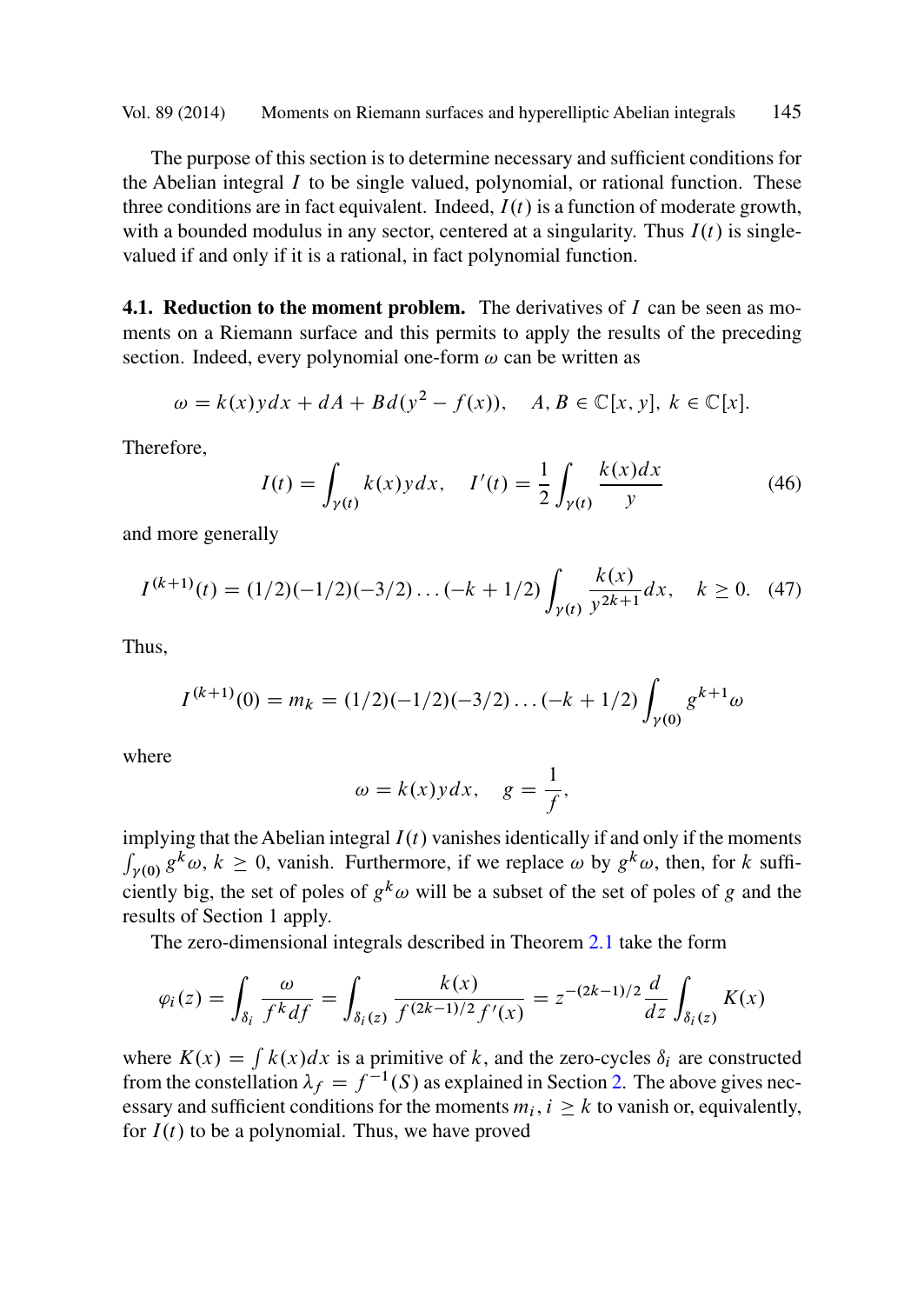**Theorem 4.1.** *The Abelian integral* (45) *is a rational function if and only if the zero-dimensional integrals*

$$
\int_{\delta_i(z)} K(x), \quad i=1,2,\ldots,k,
$$

*are identically constant.*

**Remark.** Consider the polynomial  $f(x) = (x^2/2 - 1)^2$  as in Figure 8 bellow and the family of 1-cycles  $\gamma(t)$ , represented on the x-plane by a big loop surrounding the four roots of  $f(x) + t$ , on the family of elliptic curves  $\Gamma_t$ . Further, consider the complete elliptic integral  $I(t) = \int_{\gamma(t)} xydx$ . A simple computation shows that the associated zero-dimensional Abelian integral is  $\int_{\delta(z)} x^2$ [,](#page-20-0) [w](#page-20-0)here  $\delta(z) = x_1(z) + x_2(z) + x_3(z) + x_4(z)$ .  $f(x_1(z)) = z$ . On the other hand  $x_2(z) + x_3(z) + x_4(z), f(x_i(z)) \equiv z$ . On the other hand

$$
I'(t) = \int_{\gamma(t)} \frac{x \, dx}{2y}
$$

is a complete elliptic integral of third kind, and  $\gamma(t)$  is homologous to a small loop around one of the two "infinite" point of the affine curve  $\Gamma_t$ . The conclusion is that  $I'(t)$  is a residue, in fact a non zero constant. The Abelian integral  $I(t)$  is therefore linear in t. This example shows that the claim of Theorem 4.1 can not be improved.

Note that the zero-cycles  $\delta_i(z)$  are by no means unique, they depend on the mutual position of the segments  $[c_0, c_i]$ [. I](#page-20-0)f all the zero-cycles  $\delta_i(z)$  are in the orbit of a given cycle  $\delta_{i_0}$ , obtained after a continuation with respect to z, then the vanishing of  $\varphi_{i_0}$ implies the vanishing of all the  $\varphi_i$ , and hence of all the moments. Finally, the orbit of a given  $\delta_{i_0}$  may contain other cycles, more suitable for our purposes. In the next subsection we propose an alternative construction of such a cycle, by using a residue calculus. As we shall see, this will be more natural for the applications.

**4.2. The Cauchy integral related to I.** In this section we give an alternative computation of a convenient necessary condition for the identical vanishing of the Abelian integral  $I(t)$ , defined in (45), (46). Our result will hold under the additional assumption that there is a path along which the cycle  $\gamma(t)$  vanishes. More precisely, let  $\gamma(t) \subset \Gamma_t$  be a continuous family of closed continuous curves defined in a neighbor-<br>hood of some requier value to of f. Consider a path hood of some regular value  $t_0$  of f. Consider a path

$$
[0,1] \to \mathbb{C}: s \mapsto t(s) \tag{48}
$$

such that  $s(0) = t_0$ ,  $s(1) = t_1$ ,  $t(s)$  is a regular value of f for  $0 \leq s < 1$ , and  $t_1$  is a singular value of f. We shall say that the continuous family of closed loops  $\gamma(t)$  vanishes along the path (48) if it can be extended to a continuous family of loops along this path such that  $\gamma(t_1)$  is homologous to zero on the singular affine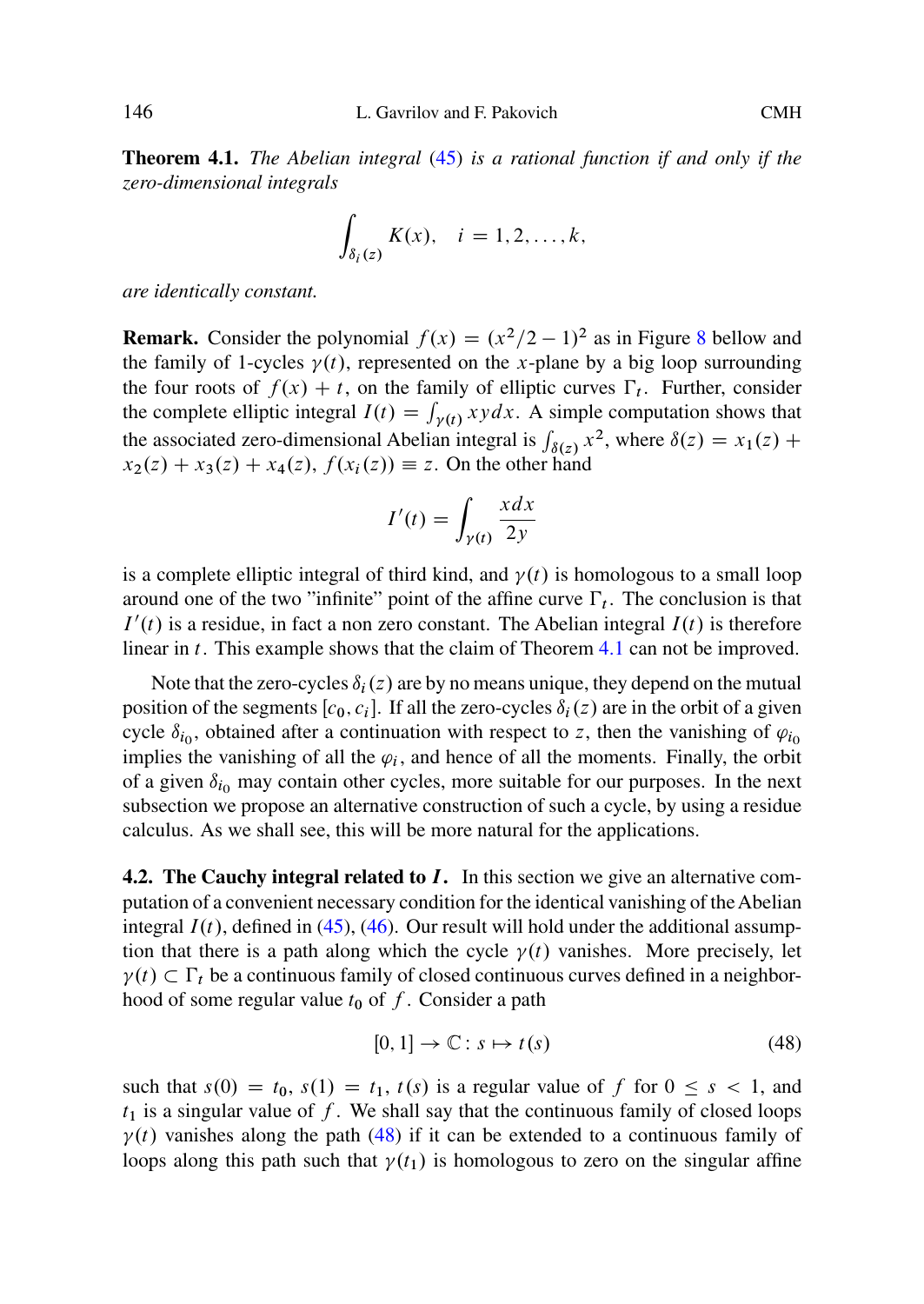curve  $\Gamma_{t_1}$ . This implies in particular that  $I(t_1) = 0$  as well as that the corresponding zero-dimensional Abelian integral vanishes at  $t_1$ .

Without loss of generality we suppose that y restricted to  $\gamma(t_0)$  does not vanish. Then, for all  $(t, z)$  such that |z| and  $|t - t_0|$  are sufficiently small, the Cauchy type integral

$$
J_t(z) = \int_{\gamma(t)} \frac{k(x)y}{y^2 - z} dx, \quad z \sim 0
$$
 (49)  
is well defined and analytic in t, z. The definition of  $J_t(z)$  is illustrated in Figure 4,

where a closed loop  $\gamma(t)$  projected on the x-plane is shown, which makes one turn around two roots of the polynomial  $f(x) + t$ . The roots of  $f(x) + t$  are represented



Figure 4. The definition of the Cauchy type integral  $J_t(z)$ .

by small black bullet circles, while the roots of  $f(x) + t - z$  by small empty circles. Note that in Section 2 we supposed that  $z \sim \infty$ , while in this section that  $z \sim 0$ , and this is essential for what follows.

Since  $I'(t) = \frac{1}{2}J_t(0)$ ,  $J_t(z)$  is a deformation of the Abelian integral  $I'(t)$ . At the same time, for a fixed t,  $J_t(z)$  is a generating function of the moments  $I^k(t)$ ,  $k \geq 1$ , in the sense of Section 2 and in the sense of Section 2 and

$$
J_t(z) = J(z),
$$

where the Riemann surface  $R = \Gamma_t$  depends on the parameter t. For  $(x, y) \in \gamma(t)$ <br>and  $|z|$  sufficiently small the series and  $|z|$  sufficiently small the series

$$
\sum_{k=0}^{\infty} \left(\frac{z}{y^2}\right)^k
$$

converges uniformly and hence

$$
J_t(z) = \int_{\gamma(t)} \frac{k(x)y}{y^2(1 - \frac{z}{y^2})} dx
$$
  
= 
$$
\int_{\gamma(t)} \frac{k(x)}{y} dx + z \int_{\gamma_0} \frac{k(x)}{y^3} dx + z^2 \int_{\gamma_0} \frac{k(x)}{y^5} dx + \cdots
$$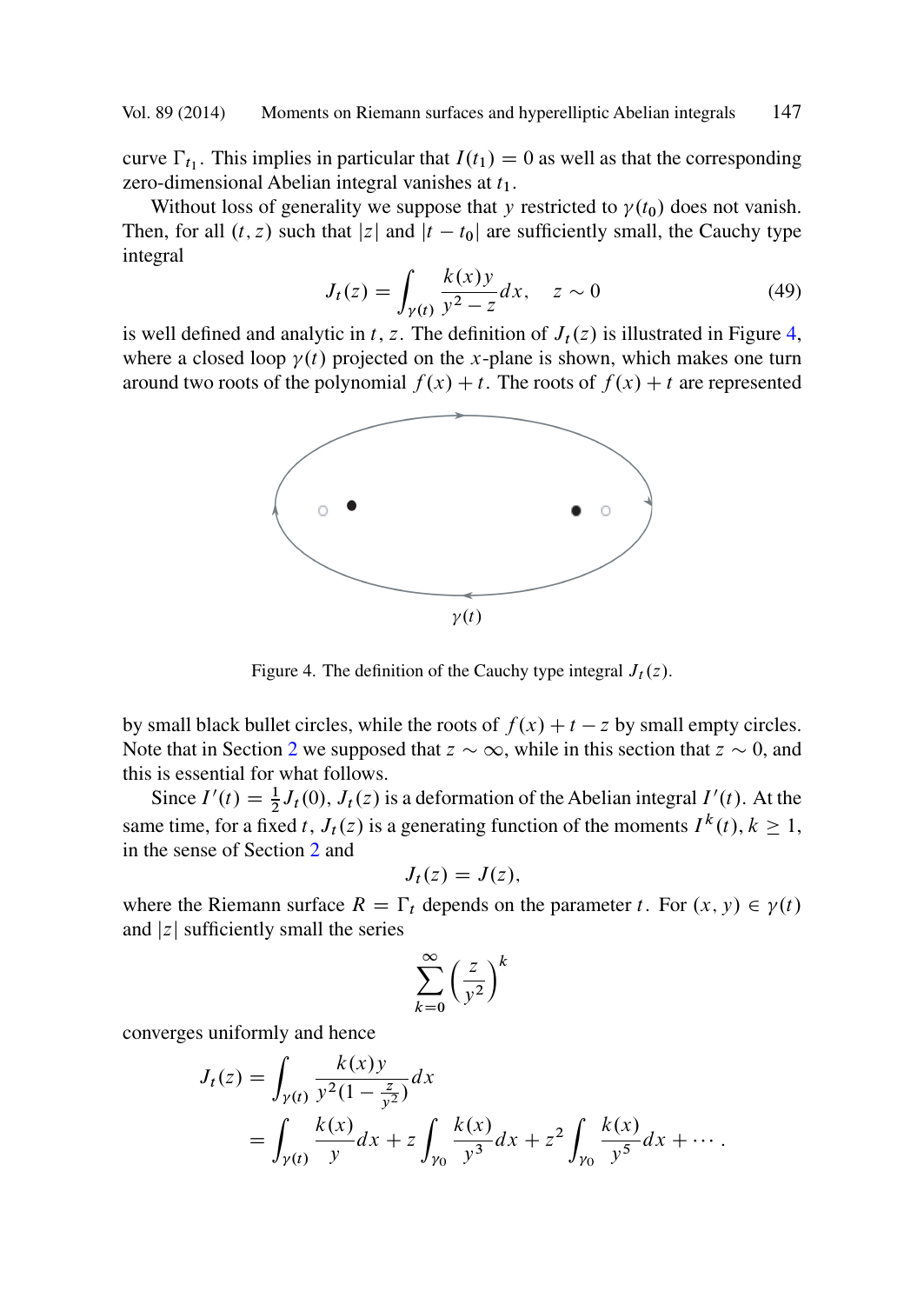Taking into consideration (47) we conclude

**Proposition 4.1.** *For every regular value* t *of* f *the equalities*

$$
{-1/2 \choose k} \frac{d^k}{dz^k} J_t(0) = 2I^{(k+1)}(t), \quad k = 0, 1, 2 \dots
$$

*hold.*

The above proposition implies the following corollary.

**Corollary 4.1.** *The Abelian integral*  $I'(t)$  *vanishes identically, if and only if the Cauchy type integral*  $J_t(z)$  *vanishes identically.* 

The main advantage of using  $J_t(z)$  instead of  $I'(t)$  is the possibility to extend it analytically with respect to z. The result is a function algebraic in z.

**Proposition 4.2** ([16]). *For every fixed regular value t the Cauchy type integral*  $J_t(z)$ *extends to an algebraic function in* z *with singularities at*  $z = 0$  *and at the critical values of* f *.*

Indeed, for a fixed regular t,  $J_t(z)$  allows for an analytic continuation along any path which does not contain critical values of  $f - t$  or the value  $z = 0$ . In a neighborhood of a critical value of  $f - t$  or at  $z = 0$ , the Cauchy theorem implies that, up to an addition of a holomorphic function,  $J_t(z)$  is a linear combination of residues of  $\frac{k(x)y}{y^2-z}dx$  at the roots  $f_i^{-1}(z-t)$  of  $f(x)+t-z$ . Thus,  $J_t(z)$  is a function of moderate growth in z with a finite number of branches, and hence is algebraic in z.  $\Box$ 

Our next goal is to extend analytically  $J_t(z)$  in a neighborhood of  $(t_1, 0)$  under the condition that  $t_1$  is a critical value of f. To simplify the notation put  $t_1 = 0$ ,  $f(0) = 0$ . Consider the domain

$$
D_{\delta} = \{(t, z) : |t| < \delta, |z| < \delta, t \neq z, t \neq 0, z \neq 0\}
$$

and assume that  $\delta > 0$  is so small that  $t = 0$  is the only critical value of f in the disc  $\{t : |t| < 2\delta\}$ . Take some  $(t, 0) \in D_{\delta}$  and consider the germ of the analytic function  $J = J_t(z)$  in a neighborhood of this point.

**Proposition 4.3.** *The germ of*  $J = J_t(z)$  *at*  $(t, 0) \in D_\delta$  *allows for an analytic continuation along any path starting at*  $(t, 0)$  *and contained in*  $D_{\delta}$ *.* 

Indeed, the affine curve  $\Gamma_t$  is regular, provided that  $t \neq 0$ , and the differential  $\frac{k(x)y}{y^2-z}$  dx has simple poles if and only if  $z \neq t, z \neq 0$ . Therefore the closed curve  $\Gamma$  $\gamma(t)$  can be deformed in a way to avoid these simple poles.  $\Box$ 

<span id="page-23-0"></span>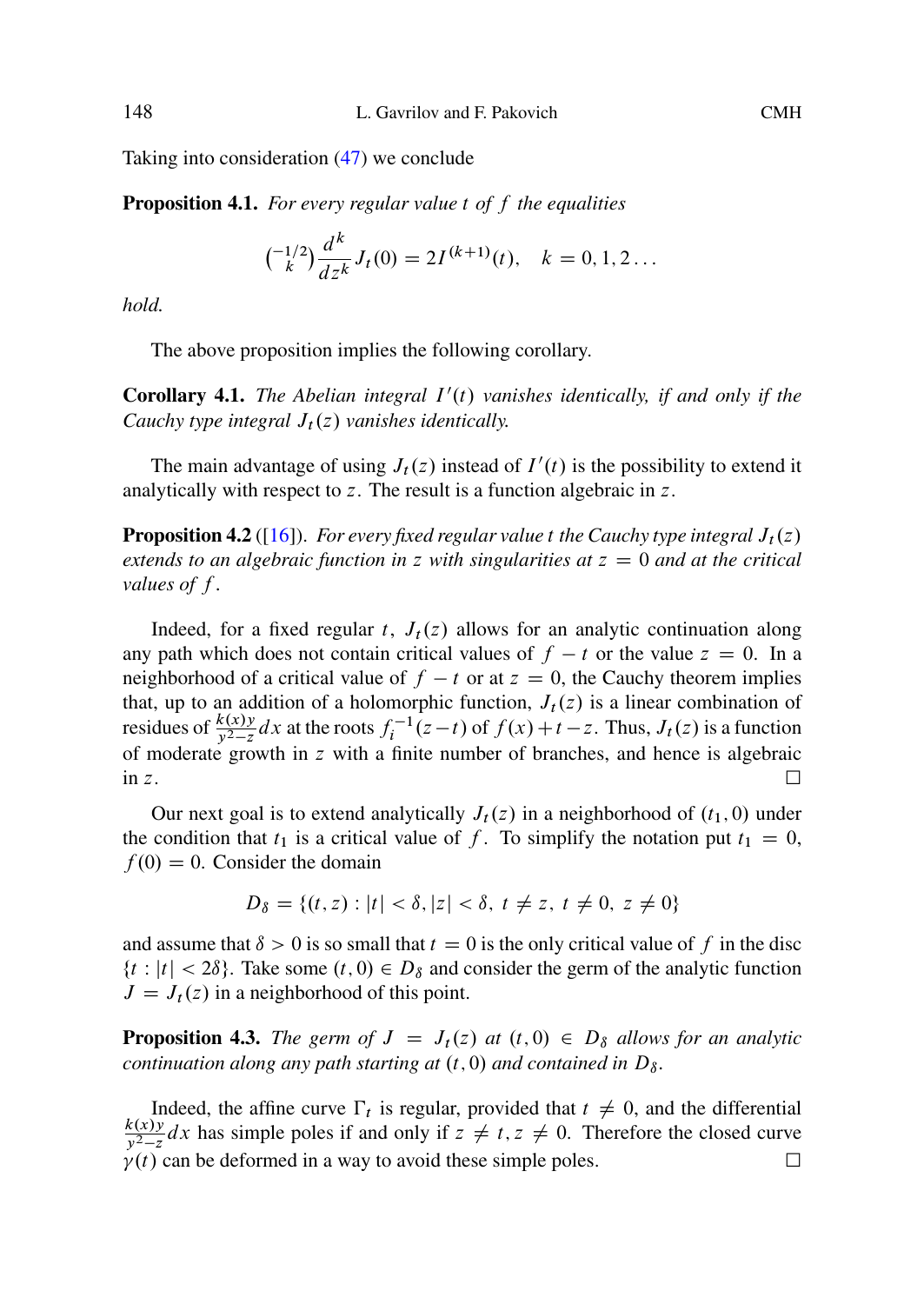<span id="page-24-0"></span>Although the function  $J_t(z)$  might be not analytic in t near the line  $t = 0$ , it has a finite limit there which we compute next. For this purpose, let  $l$  be a closed smooth path connecting the point  $(t, 0)$  to  $(0, z)$ ,  $t, z \neq 0$ , and contained in  $D_{\delta}$  (except the ends), see Figure 5. Suppose that the homology class of the limiting loop  $\gamma(0) \subset \Gamma_0$ <br>is zero and hence is a linear combination of vanishing cycles is zero and hence is a linear combination of vanishing cycles.



Figure 5. The domain  $D_{\delta}$ .

**Theorem 4.2.** *If*  $\gamma$ (0)  $\subset \Gamma_0$  *is homologous to zero, then the limiting value of*  $J_t(z)$  *at* (0, 7) *along l is a zero-dimensional Abelian integral at*  $(0, z)$  *along l is a zero-dimensional Abelian integral* 

$$
J_0(z) = 2\pi \sqrt{-z} \frac{d}{dz} \int_{\delta(z)} K(x)
$$

where  $K(x)$  is a primitive of  $k(x)$ ,  $\delta(z) = \sum_i n_i f_i^{-1}(z)$ ,  $f_i^{-1}(z)$  are the roots of<br>the polynomial  $f(x) = z$ , and the numbers *n*, depend only on the homology class *the polynomial*  $f(x) - z$ , and the numbers  $n_i$  depend only on the homology class represented by the loop  $\gamma(0)$  *in*  $H_1(\tilde{\Gamma}_0, \mathbb{Z})$ ,  $\tilde{\Gamma}_0 = \{(x, y) : y^2 = f(x), f(x) \neq z\}$ .

**Corollary 4.2.** *If*  $I(t) = \int_{\gamma(t)} \omega \equiv 0$  *then*  $\int_{\delta(z)} K \equiv 0$ 

**Corollary 4.3.** According to Proposition 4.1, if  $I'(t) = 0$  for some regular t, then the multiplicity of this zero is the same as the multiplicity of  $L(z)$  with respect to z *the multiplicity of this zero is the same as the multiplicity of*  $J_t(z)$  *with respect to* z  $at z = 0$ *. In the particular case where*  $t = 0$  *is a Morse critical point, the Abelian integral* I' is analytic at  $t = 0$ , and the multiplicity of the zero of I' at  $t = 0$  is just the *multiplicity of the zero of the analytic function*  $J_0(z)$  *at*  $z = 0$ *. Thus, the multiplicity of the one-dimensional Abelian integral at a Morse critical point equals essentially the corresponding multiplicity of the one-dimensional Abelian integral.*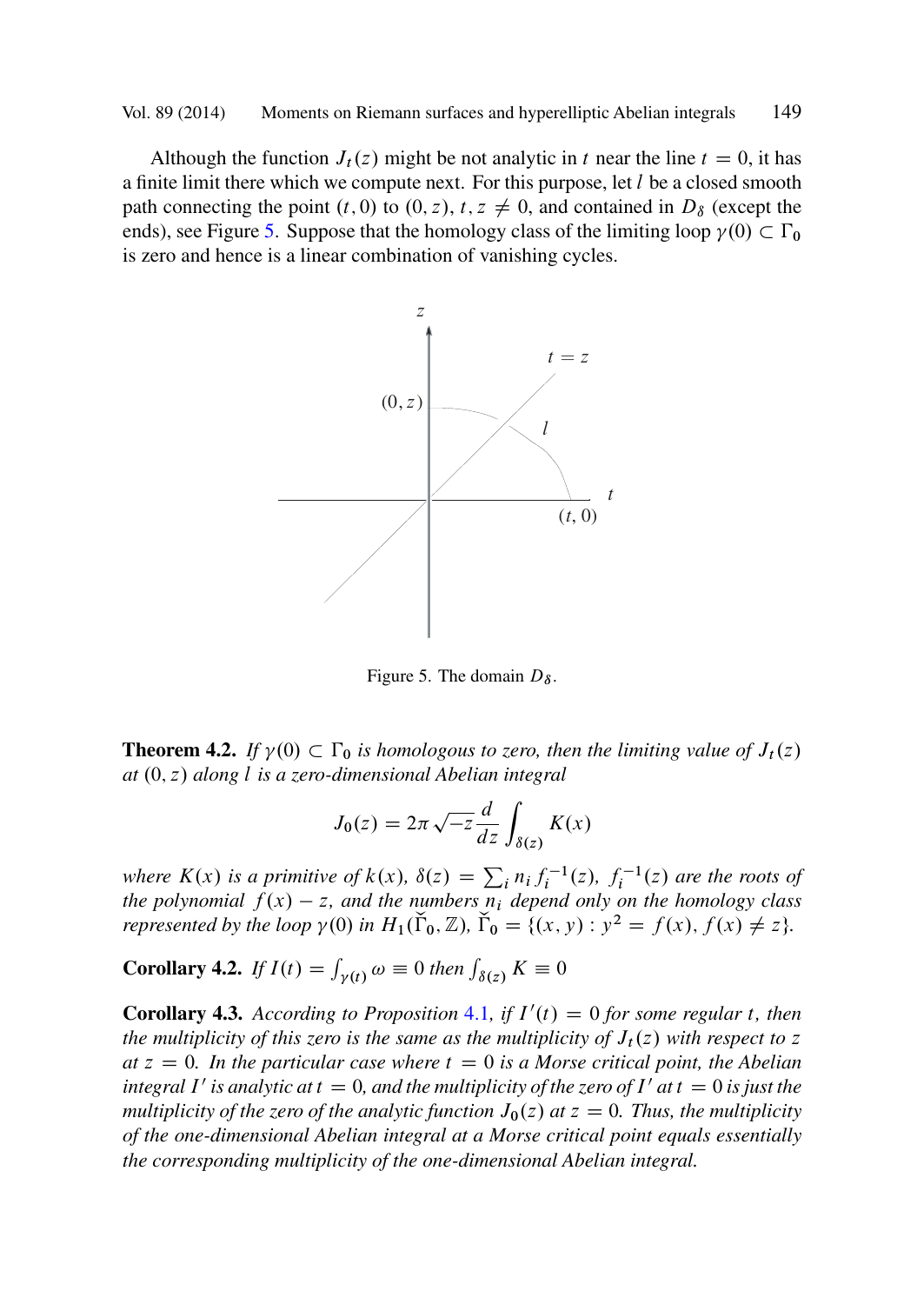*Proof of Theorem* 4.2. We can deform the loop  $\gamma(t)$  along the interior of the path l in a way to avoid the poles of  $\frac{k(xy)}{y^2-z}dx$ . Taking the limit  $t \to 0$  along l we obtain that  $\gamma(0)$  is homologous to a sum of closed loops around the poles of  $\frac{k(x)y}{y^2-z}dx$ , as it is shown in Figure 6.



Figure 6. Computing the limit of  $\gamma(t)$  at a singular value.

Therefore,

$$
J_0(z) = 2\pi \sqrt{-1} \sum_i n_i \text{Res}_{f_i^{-1}(z)} \frac{k(x)y}{f(x) - z} dx
$$
  
=  $2\pi \sqrt{-z} \sum_i \pm n_i \frac{k(f_i^{-1}(z))}{f'(f_i^{-1}(z))}$   
=  $2\pi \sqrt{-z} \int_{\delta(z)} \frac{k(x)}{f'(x)}$   
=  $2\pi \sqrt{-z} \frac{d}{dz} \int_{\delta(z)} K(x).$ 

**Computation of the reduced 0-cycle**  $\delta(z)$ **.** For simplicity, suppose that  $\gamma(t)$ vanishes as t tends to 0 at the origin  $(0,0)$ . Thus  $\gamma(t)$  is a linear combination of cycles vanishing at  $(0, 0)$ . The standard basis of such cycles can be described as follows. Let  $f_i^{-1}(t)$ ,  $i = 1, 2, ..., n$ , be the roots of the polynomial  $f(x) + t$  which tend to  $0$  as  $t$  tends to  $0$ , ordered cyclically with respect to the monodromy action. We denote by  $\gamma_{ij}(t) \subset \Gamma_t$  a simple closed loop which is projected to the segment  $\Gamma_{t-1}(t)$   $f^{-1}(t)$  The loops  $y_{i+1}(t)$   $i = 1, 2, ..., n-1$  form a basis of the local  $[f_i^{-1}(t), f_j^{-1}(t)]$ . The loops  $\gamma_{i,i+1}(t), i = 1, 2, ..., n-1$ , form a basis of the local<br>hamples: group of the Milner fiber of  $x^2$ ,  $f(x)$ . We fix the grientations of these homology group of the Milnor fiber of  $y^2 - f(x)$ . We fix the orientations of these excles by the convention cycles by the convention

$$
\gamma_{i,i+1}\cdot\gamma_{i+1,i+2}(t)=1.
$$

It is easy to check that then

$$
\gamma_{i,i+1}(t) + \gamma_{i+1,i+2}(t) = \gamma_{i,i+2}(t),
$$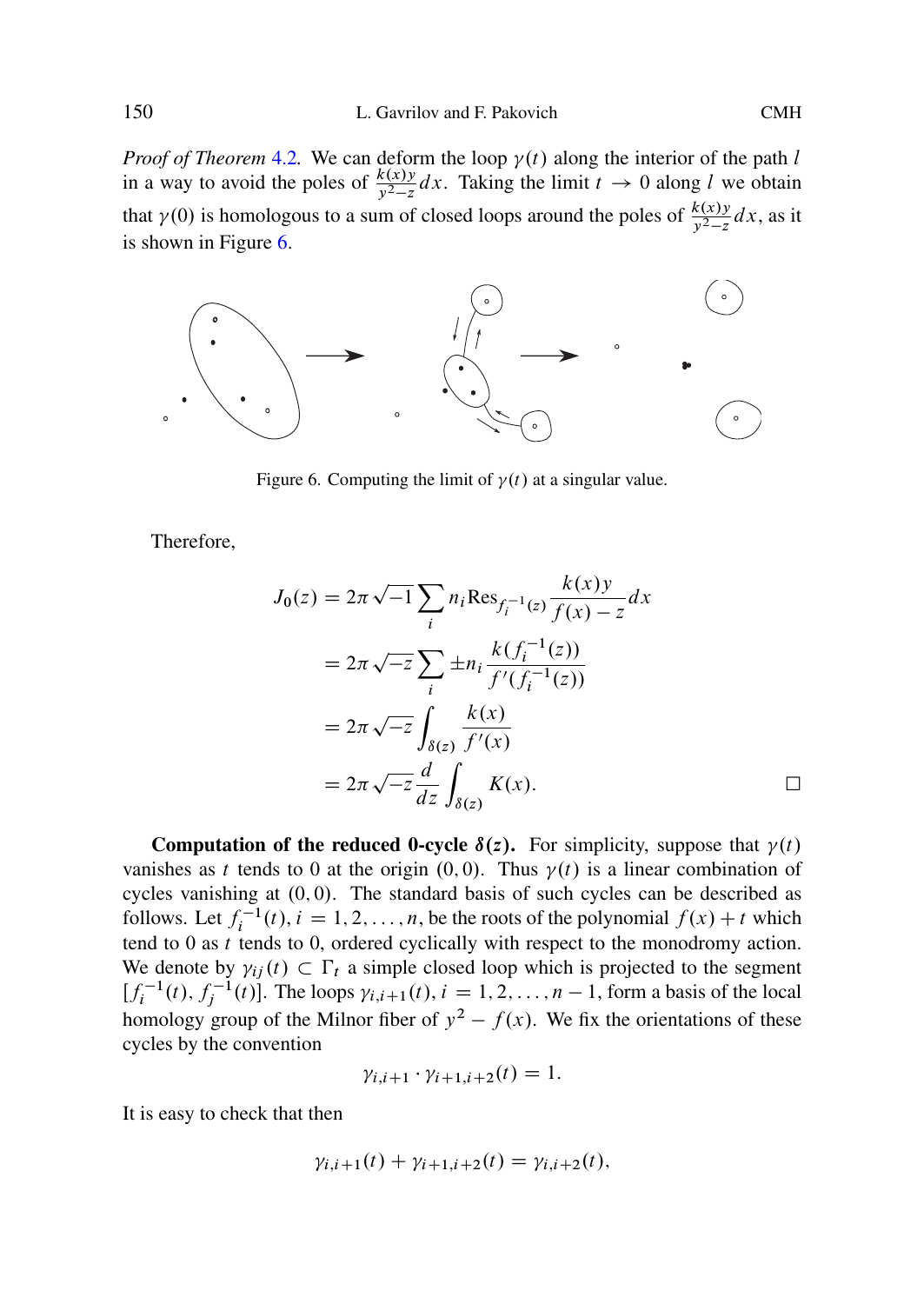whe[re th](#page-24-0)e orientation of  $\gamma_{i,i+2}(t)$  is appropriately chosen. Therefore the orientations of the remaining cycles can be chosen to satisfy

$$
\gamma_{ij} \circ \gamma_{jk} = +1, \gamma_{ij} + \gamma_{jk} = \gamma_{ik} \quad \text{for all } i < j < k. \tag{50}
$$

As a by product we have also

$$
\gamma_{1,2} + \gamma_{2,3} + \cdots + \gamma_{n,1} = 0.
$$

Obviously this fixes the orientation of all cycles  $y_{ij}$  up to simultaneous multiplication by  $-1$ , which have no incidence on the result claimed in Corollary 4.2. The standard<br>basis of vanishing cycles of the singularity  $y^2 + x^5$  is shown in Figure 7. We shall basis of vanishing cycles of the singularity  $y^2 + x^5$  is shown in Figure 7. We shall



[Fi](#page-24-0)gure 7. The standard basis of vanishing cycles of the singularity  $y^2 + x^5$ .

construct an isomorphism

$$
H_1(\Gamma_t, \mathbb{Z}) \to \widetilde{H}_0(f^{-1}(z), \mathbb{Z}),
$$
  

$$
\gamma(t) \mapsto \delta(z),
$$

having the property announced in Corollary 4.2. According to the proof of Theorem 4.2 this should be a linear map which associates to the one-cycle  $\gamma_{ij}(t)$  the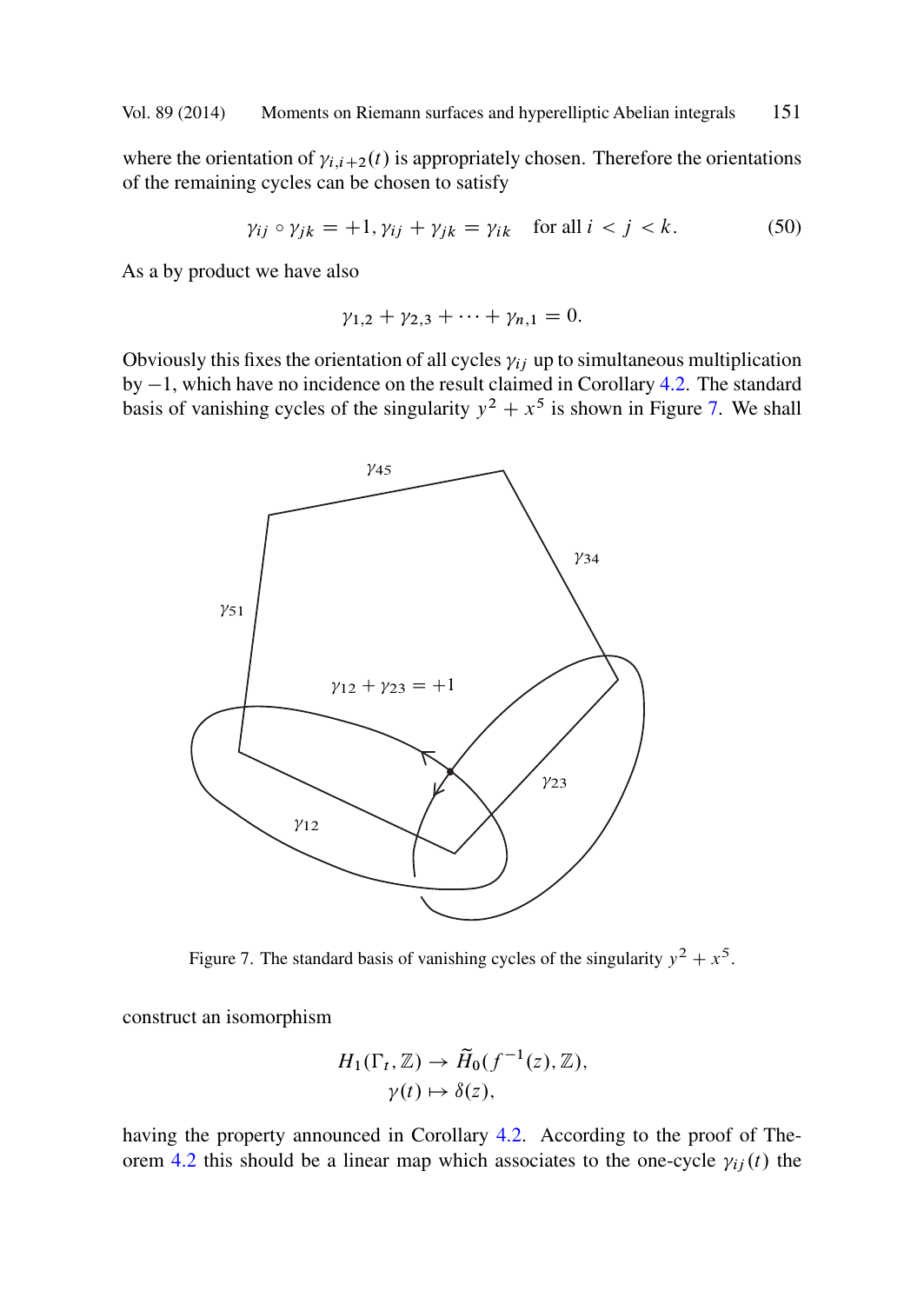reduced 0-cycle (see also Section 2)  $\delta_{ij}(t) = \pm (f_i^{-1}(t) - f_j^{-1}(t))$  and should be therefore compatible to the relations therefore compatible to the relations

$$
\gamma_{ij} + \gamma_{jk} = \gamma_{ik}, \quad \delta_{ij} + \delta_{jk} = \delta_{ik}.
$$

It follows that the orientation of the 0-cycles  $\delta_{ij}(t)$  can be fixed as

$$
\delta_{ij}(t) = f_i^{-1}(t) - f_j^{-1}(t)
$$
 for all  $i < j$ .

Note that the above isomorphism is not compatible to the monodromy action.

In conclusion, if

$$
\gamma(t) = \sum n_{ij} \gamma_{ij}(t)
$$

and  $I(t) = \int_{\gamma(t)} \omega \equiv 0$  then  $\int_{\delta(z)} K \equiv 0$  where

$$
\delta(z) = \sum n_{ij} (f_i^{-1}(z) - f_j^{-1}(z)).
$$

**4.3. Hyperelliptic Abelian integrals [alon](#page-20-0)g ovals.** Let  $f(x) \in \mathbb{R}[x]$  be an arbitrary non-linear real polynomial. Consider a fam[ily](#page-20-0) of ovals  $\{\gamma(t)\}_t$ 

$$
\gamma(t) \subset \{(x, y) \in \mathbb{R}^2 : y^2 - f(x) = t\}, \quad t \in \mathbb{R},
$$

depending continuously on the real parameter t. Each oval  $\gamma(t)$  can be parameterized as

$$
y = \pm \sqrt{f(x) + t}, \quad x_1(t) \le x \le x_2(t),
$$

where  $x_1(t) < x_2(t)$  are two real roots of  $f(x) + t$ . The purpose of this last section is to solve, by making use of Theorem 4.1 and Theorem 4.2, the following problem: under what conditions the Abelian integral (46),

$$
I(t) = \int_{\gamma(t)} k(x) y dx = 2 \int_{x_1(t)}^{x_2(t)} k(x) y dx,
$$

is identically zero?

**Theorem 4.3.** *The integral*  $I(t)$  *vanishes identically if and [only](#page-7-0) if there exists a polynomial*  $r \in \mathbb{R}[x]$ *, such that both* f *and*  $K = \int k$  *are polynomials in* r*, and*  $r(x_1(t)) \equiv r(x_2(t)).$ 

*Proof.* First of all, note that if  $K$  and  $f$  have a right compositional factor identifying  $x_1(t)$  and  $x_2(t)$ , then the Abelian integral  $\int_{\gamma(t)} k(x)y dx$  is a pull back of an integral along a cycle homologous to zero, and hence vanishes identically.

Suppose further that  $I(t)$  vanishes identically. It is enough to show that this implies  $K(x_1(t)) \equiv K(x_2(t))$  since in this case by Proposition 2.1 (or by the Lüroth

<span id="page-27-0"></span>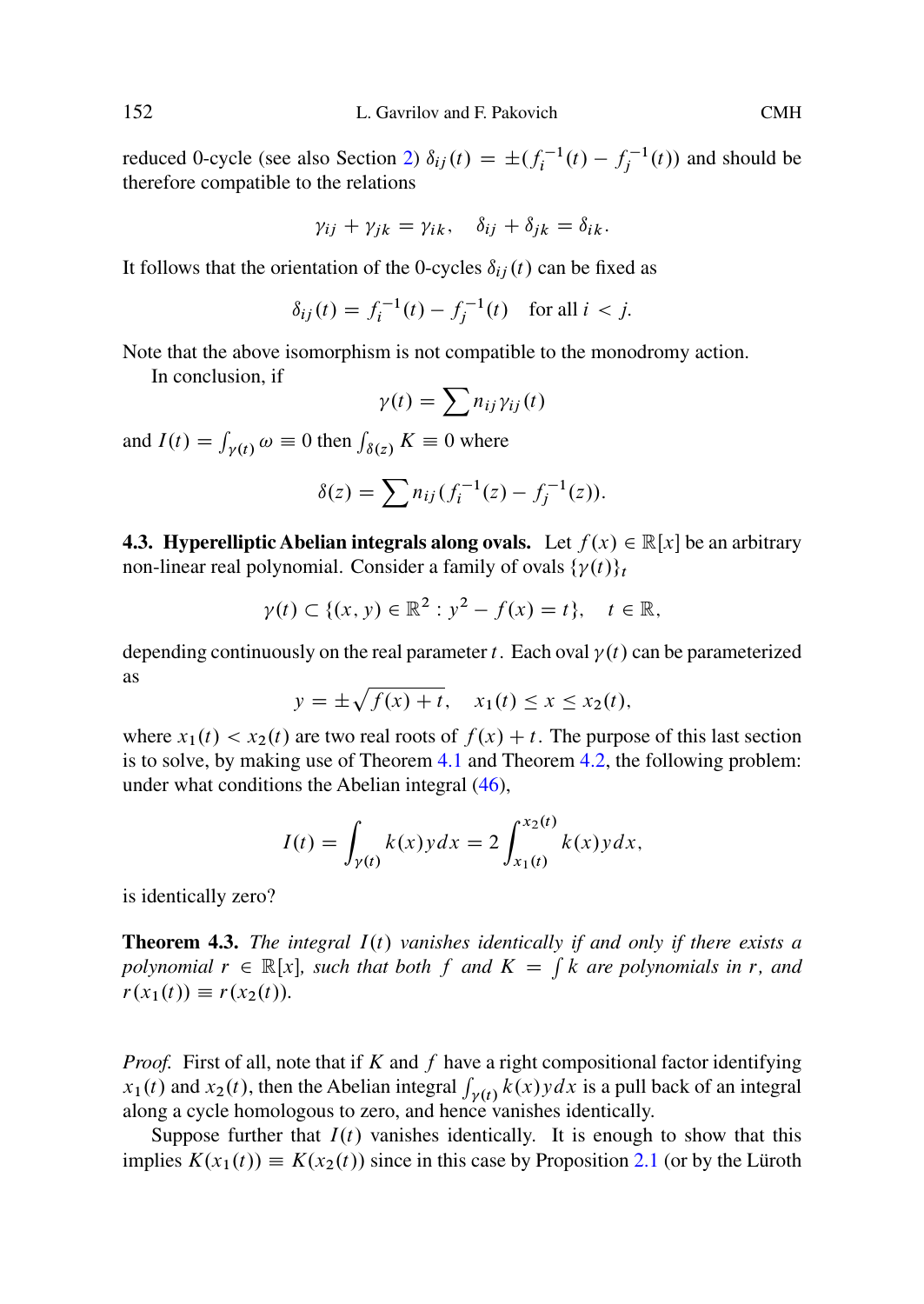<span id="page-28-0"></span>theorem) f and [K](#page-24-0) will have a right compositional factor id[enti](#page-27-0)fyi[ng](#page-29-0)  $x_1(t)$  and  $x_2(t)$ . If there exists a path on the complex *t*-plane along which the cycle  $\gamma(t)$  vanishes, then Theorem 4.2 applies and we conclude that  $K(x_1(t)) \equiv K(x_2(t))$ .

As an example, consider a real polynomial f of degree  $n \ge 2k$ ,  $f = -x^{2k} + \cdots$ . Let  $x_1(t) < x_2(t)$  be the two real roots of  $f(x) + t$  which tend to 0 as t tends to zero and  $\{\gamma(t)\}\$  be the continuous family of ovals [van](#page-20-0)ishing at the origin [as](#page-24-0) t tends to zero.

$$
\gamma(t) \subset \{(x, y) \in \mathbb{R}^2 : y^2 + x^{2k} + \dots = t\}
$$

Then Theorem 4.2 applies and hence the result of Theorem 4.3 follows. In the Morse case ( $k = 1$ ), this has been proved by Christopher and Mardesic [4].

The condition that  $\gamma(t)$  vanishes along a suitable path is essential, and holds for arbitrary real polynomials of degree four or five, see for instance [6], Section 3.1, where the case  $f(x) = (x^2-1)^2$  is studied. We do not know whether this condition is fulfilled for arbitrary polynomial f and family of ovals  $\gamma(t)$ . See Figure 8 (continuous families of ovals). However, using Theorem 4.1 instead of Theorem 4.2 we can prove the theorem in its full generality.



Figure 8. The continuous families of ovals of  $y^2 + (x^2/2-1)^2$  and the graph of  $(x^2/2-1)^2-1$ .

Indeed, let f be an arbitrary real polynomial of degree  $n>1$  and  $I(t)$  be an identically vanishing Abelian integral as before. Let us apply Theorem 4.1. For this purpose, let us fix a regular real value  $t$  of  $f$ , and consider the moment problem associated to the oval  $\gamma(t)$  on the Riemann surface  $\Gamma_t$ . Following the method described in Section 2 we have to consider a constellation  $\lambda_f \subset \mathbb{P}^1$  and to deform the image<br>of  $v(t)$  under  $f + t$  on  $\lambda_f$ . The closed loop  $v(t)$  being an oval, its image is just a of  $\gamma(t)$  under  $f + t$  on  $\lambda_f$ . The closed loop  $\gamma(t)$  being an oval, its image is just a<br>real interval connecting 0 to a critical value  $c_i$ , of  $f + t$ . Suppose for instance that real interval connecting 0 to a critical value  $c_k$  of  $f + t$ . Suppose for instance that  $0 > c_1 > c_2 > \cdots > c_k$  are the remaining critical values of  $f + t$  contained in  $[c_k, 0]$ . We have therefore

$$
[c_k, 0] = [c_k, c_{k-1}] \cup \dots \cup [c_1, 0]
$$

which, without loss of generality, will be used on the place of the constellation  $\lambda_f$ . To each segment  $[c_{i-1}, c_i]$  we associate a 0-cycle  $\delta_i$  and  $I(t)$  is a rational function if and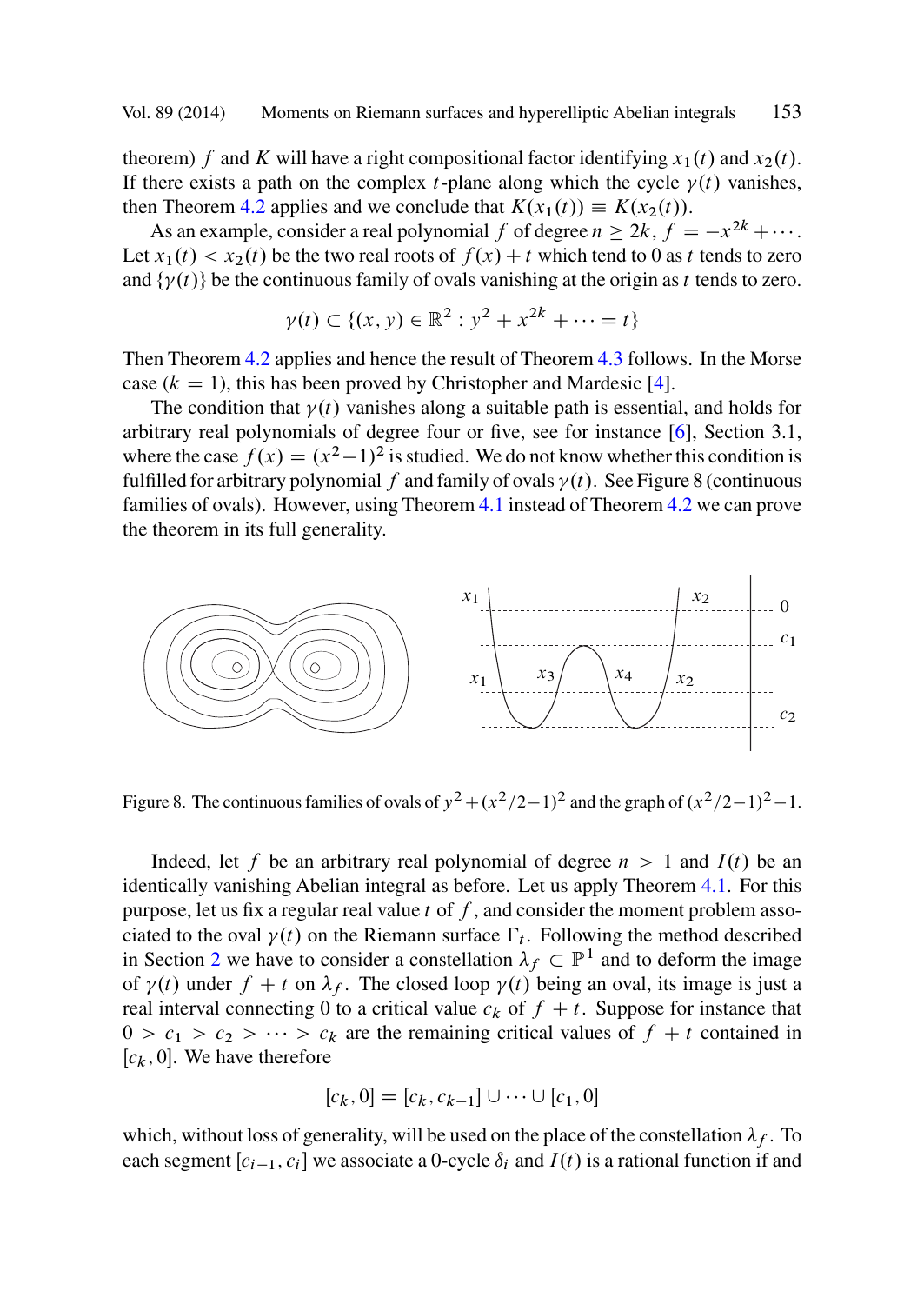only if  $\int_{\delta_i(z)} K \equiv 0$ . Fortunately in general we do not need to compute all of  $\delta_i$ . We note that the image of  $[x, (t), x_2(t)]$  is a closed curve covering  $[x, 0]$ . The pre-image note that the image of  $[x_1(t), x_2(t)]$  is a closed curve covering  $[c_k, 0]$ . The pre-image of each point  $z \in (0, c_1)$  consists of two points  $x_1(z)$  and  $x_2(z)$  (roots of  $f(x)+t-z$ ) and hence  $\delta_1(z) = x_1(z) - x_2(z)$ . We conclude that  $K(x_1(t)) \equiv K(x_2(t))$  which completes the proof of Theorem 4.3.

**Example.** The critical values of the polynomial  $(x^2/2 - 1)^2 - 1$  are  $-1$  and  $-3/4$ . The relevant constellation associated to the exterior family of ovals shown in Figure 8 is  $[-1, -3/4] \cup [-3/4, 0]$ . To the segment  $[-3/4, 0]$  we associate the 0-cycle  $\delta_1(z)$  =  $x_1(z) - x_2(z)$  and to the segment  $[-1, -3/4]$  the 0-cycle  $\delta_2(z) = x_1(z) - x_3(z) +$  $x_4(z) - x_2(z)$ .

**Acknowledgments.** The first author is grateful to the Center for Advanced Studies in Mathematics of the Ben-Gurion University for the hospitalit[y and support d](http://www.emis.de/MATH-item?1279.30045)uring his visit when this work was started. The second author is grateful to the Max-Plank-Institute for Mathematics for the hospitality and support during his visit when this work was finish[ed.](http://www.emis.de/MATH-item?0990.34017)

## **References**

- [1] A. Alvarez, J. Bravo, and P. Mardesic, Vanishing abelian integrals on zero-dimensional cycles. *Proc. Lond. Math. Soc.* (3) **107** (2013), no. 6, 1[302–1330.](http://www.emis.de/MATH-item?1104.34024) Zbl 12[79.30045](http://www.ams.org/mathscinet-getitem?mr=2188587)
- [2] M. Briskin, J.-P. Françoise, and Y.Yomdin, Center conditions, compositions of polynomials and moments on algebraic curve. *Ergodic Theory Dynam. Systems* **19** [\(1999\), no. 5,](http://www.emis.de/MATH-item?1093.34015) [1201–1220.](http://www.ams.org/mathscinet-getitem?mr=R2183522) Zbl 0990.34017 MR 1721616
- [3] M. Briskin, N. Roytvarf, and Y. Yomdin, Center conditions at infinity for Abel differential equations. *Ann. of Math.* (2) **172** (2010), no. [1, 437–483.](http://www.emis.de/MATH-item?1119.14040) Zbl [1216.34025 M](http://www.ams.org/mathscinet-getitem?mr=2309864)R 2680423
- [4] C. Christopher and P. Mardeshich, The monodromy problem and the tangential focus problem. *Funktsional. Anal. i Prilozhen.* **44** (2010), no. 1, 27–43. [Zbl 1271.34035](http://www.emis.de/MATH-item?1175.37052) [MR 2656383](http://www.ams.org/mathscinet-getitem?mr=2503019)
- [5] L. Gavrilov, Higher order Poincaré–Pontryagin functions and iterated path integrals. *Ann. Fac. Sci. Toulouse Math.* (6) **14** (2005), no. 4, 663–682. Zbl 1104.34024 [MR 2188587](http://www.emis.de/MATH-item?1040.05001)
- [6] [L. Gavrilov an](http://www.ams.org/mathscinet-getitem?mr=2036721)d I. D. Iliev, The displacement map associated to polynomial unfoldings of planar Hamiltonian vector fields. *Amer. J. Math.* **127** (2005), 1153–1190. Zbl 1093.34015 MR R2183522
- [7] L. Gavrilov and H. Movasati, The infinitesimal 16th Hilbert problem in dimension zero. *Bull. Sci. Math.* **131** (2007), no. 3, 242–257. Zbl 1119.14040 MR 2309864
- [8] L. Gavrilov, H. Movasati, and I. Nakai, On the non-persistence of Hamiltonian identity cycles. *J. Differential Equations* **246** (2009), no. 7, 2706–2723. Zbl 1175.37052 MR 2503019
- [9] S. Lando and A. Zvonkin, *Graphs on surfaces and their applications*. Low-Dimensional Topology, II, Encyclopaedia Math. Sci. 141, Springer, Berlin 2004. Zbl 1040.05001 MR 2036721

<span id="page-29-0"></span>